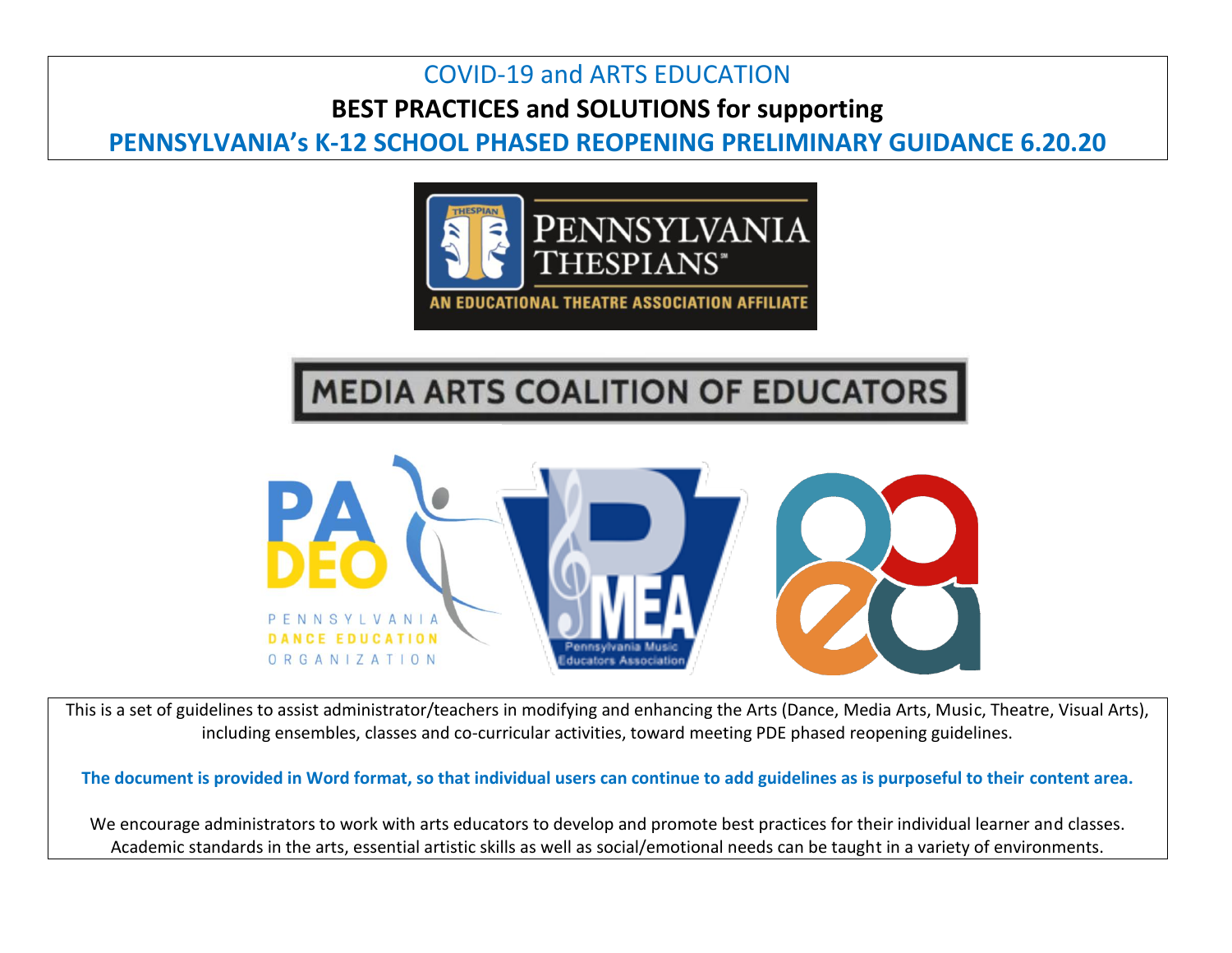**Major Considerations:**

- The health and well-being of students, faculty, and staff are of primary and critical importance
- *Current arts programs must remain active and student must have equal access to the arts.*
- With flexibility and support, education can continue with modifications based on health recommendations.
- Online and blended teaching models present a variety of creative, accessible and equitable opportunities in all arts subjects.
- Maintaining arts courses in a virtual environment will fulfill essential social/emotional needs as well as developing artistic skills.
- Educational guidelines for special education, 504, must still be in place and shaped or controlled by the teacher.

## **Arts Educators are encouraged to:**

- consider curricular options for remote, in-person, and hybrid learning for the Artistic Processes of Creating, Performing/Presenting/Producing, Responding and Connecting.
- craft learning experiences that allow students to document and share stories and diverse perspectives.
- prioritize relationship building with students and families to leverage engagement, rigor and risk.
- continue to provide online instruction on a regular rotation (a monthly or weekly basis) with in-person learning.
- create a class/ensemble/cast quarantine plan in case of a positive infection.
- be prepared to assist in contact tracing, per district health guidelines.
- consult counselors for ideas about how to meet the needs of ELL, Exceptional Learners or students with educational enrichment plans.
- remain open, curious, and responsive., and ask for help.
- REFER TO RESOURCES FROM NATIONAL AND STATE PROFESSIONAL ARTS EDUCATION ORGANIZATIONS:
	- o **National Dance Education Organization (NDEO) /Pennsylvania Dance Education Organization (PaDEO)**
		- [https://www.ndeo.org/content.aspx?page\\_id=22&club\\_id=893257&module\\_id=395469](https://www.ndeo.org/content.aspx?page_id=22&club_id=893257&module_id=395469)
	- o **Dance USA** 
		- <https://www.danceusa.org/informational-papers>
	- o **American Choral Directors Association (ACDA)/Pennsylvania American Choral Directors Association (PA ACDA)**
		- <https://acda.org/wp-content/uploads/2020/06/ACDA-COVID-19-Committee-Report.pdf>
	- o **National Association for Music Education (NAfME)/PA Music Educators Association (PMEA)**
		- [https://www.nfhs.org/media/3812371/nafme\\_nfhs-guidance-for-fall-2020-review-june-19-2020-final.pdf](https://www.nfhs.org/media/3812371/nafme_nfhs-guidance-for-fall-2020-review-june-19-2020-final.pdf)
	- o **College Band Directors National Association (CBDNA)**
		- <https://www.cbdna.org/covid19/>
	- o **High School Band Director's National Association (HSBDNA)**
		- [https://img1.wsimg.com/blobby/go/48629596-bb45-48f9-9faa](https://img1.wsimg.com/blobby/go/48629596-bb45-48f9-9faa-ad1fa9b404cc/downloads/BLUEPRINT.pdf?ver=1591302971177)[ad1fa9b404cc/downloads/BLUEPRINT.pdf?ver=1591302971177](https://img1.wsimg.com/blobby/go/48629596-bb45-48f9-9faa-ad1fa9b404cc/downloads/BLUEPRINT.pdf?ver=1591302971177)
	- o **Educational Theatre Association (EdTA)/Pennsylvania Thespians**
		- [https://higherlogicdownload.s3.amazonaws.com/SCHOOLTHEATRE/7f9e7fa8-ea41-4033-b6a3-](https://higherlogicdownload.s3.amazonaws.com/SCHOOLTHEATRE/7f9e7fa8-ea41-4033-b6a3-1ce9da6a7b6f/UploadedFiles/HPVMgpNDTw2FWro1JLiL_EdTA_ReOpen_Guide_2020_FINAL.pdf) [1ce9da6a7b6f/UploadedFiles/HPVMgpNDTw2FWro1JLiL\\_EdTA\\_ReOpen\\_Guide\\_2020\\_FINAL.pdf](https://higherlogicdownload.s3.amazonaws.com/SCHOOLTHEATRE/7f9e7fa8-ea41-4033-b6a3-1ce9da6a7b6f/UploadedFiles/HPVMgpNDTw2FWro1JLiL_EdTA_ReOpen_Guide_2020_FINAL.pdf)
	- o **National Art Education Association (NAEA)/PA Art Education Association (PAEA)**
		- <https://www.arteducators.org/learn-tools/remote-learning-toolkit>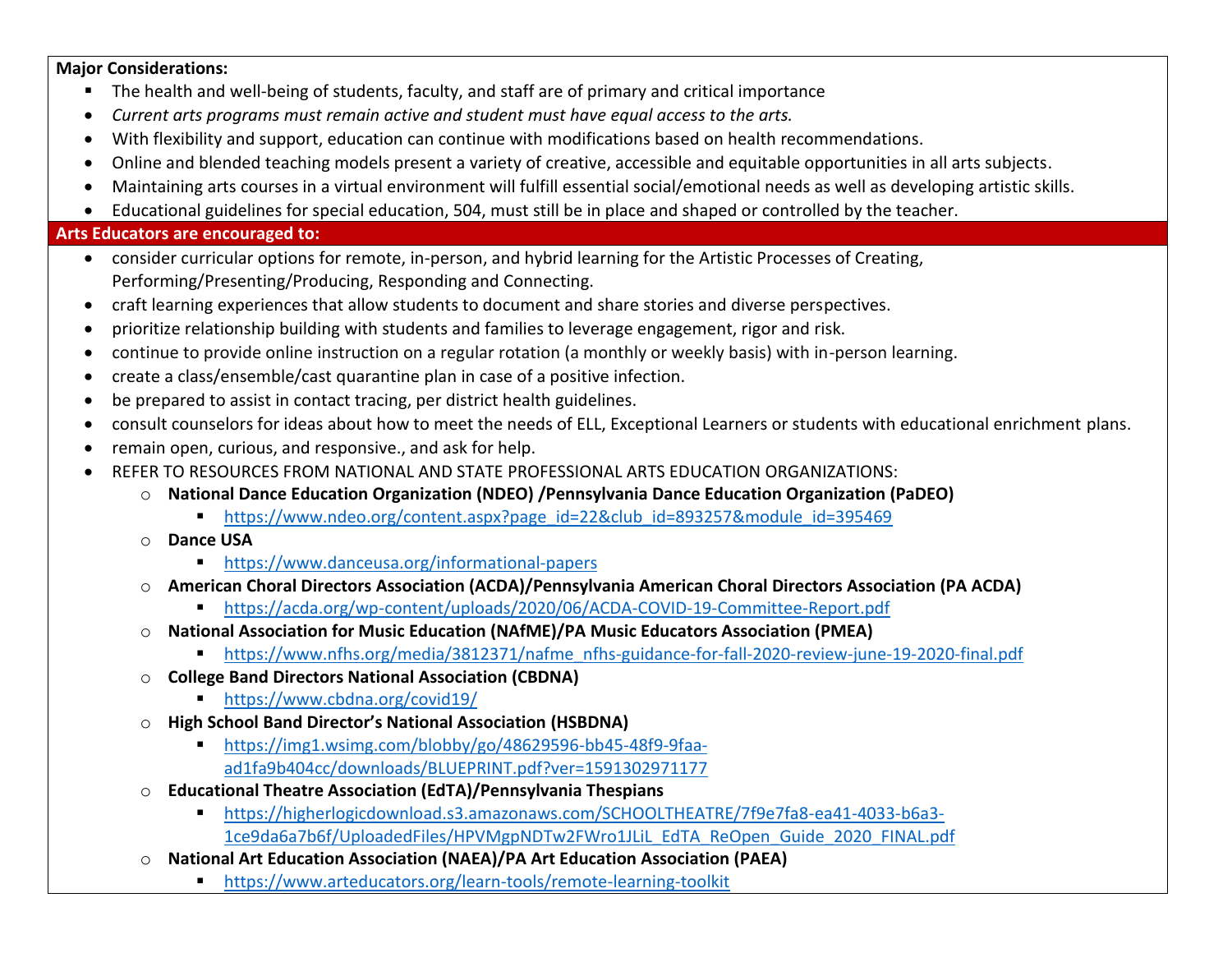| <b>Online Instruction:</b>                                                                                                     | <b>Blended Instruction:</b>                                                                        |
|--------------------------------------------------------------------------------------------------------------------------------|----------------------------------------------------------------------------------------------------|
| If online instruction is required, arts courses<br>can be taught using a virtual platform.                                     | In-person and virtual arts instruction will vary based on current quidelines and may include:      |
| Teacher may utilize arts pathways (theory,                                                                                     | Smaller sub-groups of arts classes to develop skills and concepts                                  |
| history and technology) in order to guide<br>distance learning.                                                                | Social/emotional support for students through arts program activity                                |
| While group performance and presentations                                                                                      | Technical lessons, exercises and discussions offered in virtual and in-person settings             |
| may be limited, virtual classes focused on<br>process standards and technique                                                  | Traditional or modified performances based on current restrictions                                 |
| development should be utilized.                                                                                                | Readily available software tools utilized to deliver a wide range of cutting-edge arts instruction |
| Accessible and affordable software tools<br>allow for engaging virtual instruction if in-<br>person instruction is restricted. | Support professional development through PA Arts Education organizations                           |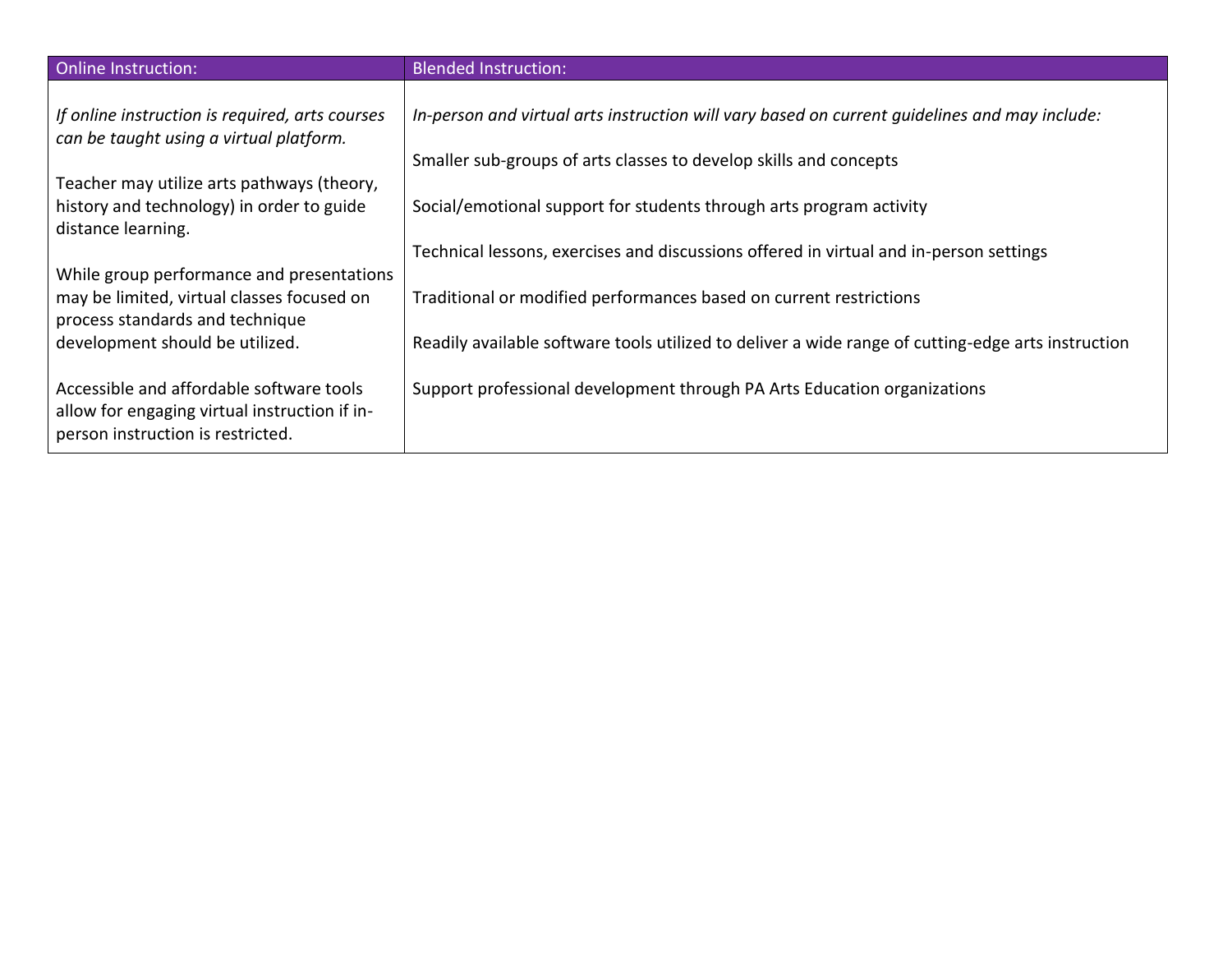| <b>Phase</b> | <b>PA Health/Safety Plan</b>                                                                                                                                           | <b>Arts Education Best Practice or Solution</b>                                                                                                                                                                                                                                                                                                                                                                                                                                                                                                                                                                                                                                                                                                                                                                                                                                                                                                                                                                                                                                                                                                                                                                                                                          |
|--------------|------------------------------------------------------------------------------------------------------------------------------------------------------------------------|--------------------------------------------------------------------------------------------------------------------------------------------------------------------------------------------------------------------------------------------------------------------------------------------------------------------------------------------------------------------------------------------------------------------------------------------------------------------------------------------------------------------------------------------------------------------------------------------------------------------------------------------------------------------------------------------------------------------------------------------------------------------------------------------------------------------------------------------------------------------------------------------------------------------------------------------------------------------------------------------------------------------------------------------------------------------------------------------------------------------------------------------------------------------------------------------------------------------------------------------------------------------------|
|              | Schools remain closed for in-<br>person instruction and all<br>instruction must be provided via<br>remote learning, whether using<br>digital or non-digital platforms. | All<br>1. Provide instructional technology (both content apps and communication platforms)<br>learning opportunities for<br>a. Teachers<br>b. Students<br>c. Parents/appropriate caregivers.<br>2. Design curriculum that is standards-based and sustainable, focusing on the processes of<br>a. Creating<br>b. Performing<br>c. Responding<br>d. Connecting.<br>3. Focus on individual student growth<br>a. Personalized instruction (provided PD as needed)<br>b. Online assessment (formative and summative protocols, provided PD as needed)<br>c. Social-emotional learning (provide PD as necessary).<br>4. Provide computer hardware and software to students that supports arts learning and file<br>sharing.<br>5. Develop alternate plans for students who cannot successfully or consistently access<br>internet.<br>6. Communicate (through district level, building level and teacher level) with students and<br>families regarding expectations for online learning.<br>7. Support social and emotional wellbeing of students through curriculum and instruction.<br>8. Design and create on-line instruction that is flexible and provides options to students.<br>including creating their own assignments which are meaningful to them personally thus |
|              |                                                                                                                                                                        | promoting differentiation and diversity.<br><b>Dance</b>                                                                                                                                                                                                                                                                                                                                                                                                                                                                                                                                                                                                                                                                                                                                                                                                                                                                                                                                                                                                                                                                                                                                                                                                                 |
|              |                                                                                                                                                                        | 1. Have students create and video-record personal dance in their home environments:                                                                                                                                                                                                                                                                                                                                                                                                                                                                                                                                                                                                                                                                                                                                                                                                                                                                                                                                                                                                                                                                                                                                                                                      |
|              |                                                                                                                                                                        | a. can be original based on principles being taught                                                                                                                                                                                                                                                                                                                                                                                                                                                                                                                                                                                                                                                                                                                                                                                                                                                                                                                                                                                                                                                                                                                                                                                                                      |
|              |                                                                                                                                                                        | b. salient topic/idea or based on video provided to the students.                                                                                                                                                                                                                                                                                                                                                                                                                                                                                                                                                                                                                                                                                                                                                                                                                                                                                                                                                                                                                                                                                                                                                                                                        |
|              |                                                                                                                                                                        | 2. Supply video of movement material and techniques to students to learn at home                                                                                                                                                                                                                                                                                                                                                                                                                                                                                                                                                                                                                                                                                                                                                                                                                                                                                                                                                                                                                                                                                                                                                                                         |
|              |                                                                                                                                                                        | 3. Provide video of exemplary artists who address diversity in the arts.                                                                                                                                                                                                                                                                                                                                                                                                                                                                                                                                                                                                                                                                                                                                                                                                                                                                                                                                                                                                                                                                                                                                                                                                 |
|              |                                                                                                                                                                        | 4. Dancers practicing at home should be alert for safe spaces to dance: avoid jumping on                                                                                                                                                                                                                                                                                                                                                                                                                                                                                                                                                                                                                                                                                                                                                                                                                                                                                                                                                                                                                                                                                                                                                                                 |
|              |                                                                                                                                                                        | concrete surfaces and with low ceilings. Look for clear, uncarpeted spaces to move.                                                                                                                                                                                                                                                                                                                                                                                                                                                                                                                                                                                                                                                                                                                                                                                                                                                                                                                                                                                                                                                                                                                                                                                      |
|              |                                                                                                                                                                        | 5. Consult Dance USA guidelines for staying in shape during stay at home orders.                                                                                                                                                                                                                                                                                                                                                                                                                                                                                                                                                                                                                                                                                                                                                                                                                                                                                                                                                                                                                                                                                                                                                                                         |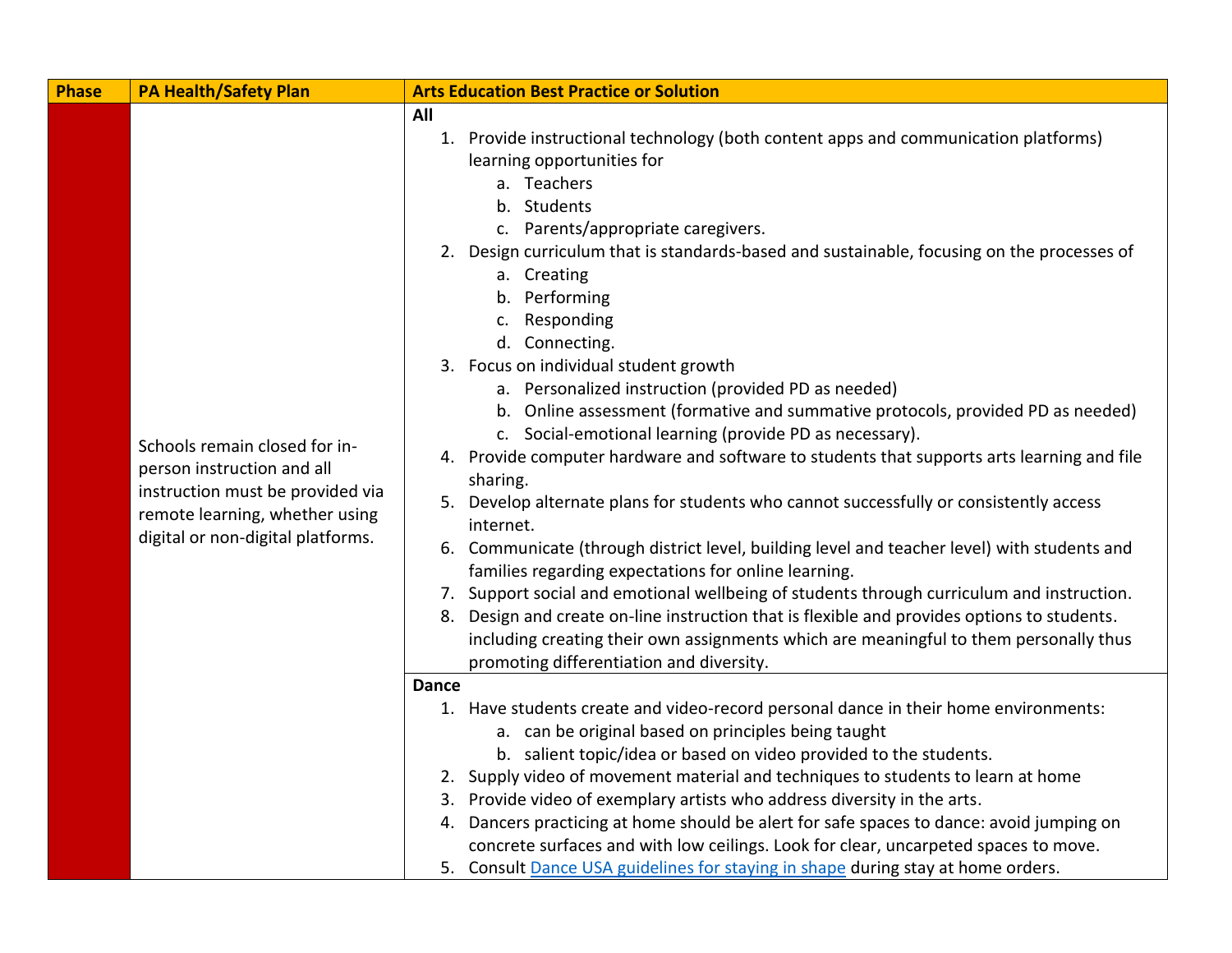| <b>Media Arts</b>                                                                            |
|----------------------------------------------------------------------------------------------|
| 1. Students will need appropriate computer and software access.                              |
| a. Chromebooks do not run software.                                                          |
| b. Web 2.0 applications do not offer the quality of industry software.                       |
| 2. Access to materials on the web may require subscription.                                  |
| <b>Music (Classroom General/Technology)</b>                                                  |
| 1. Access online lesson plans and materials for general music classroom & music technology.  |
| 2. Utilize "modern band" pedagogies to provide authentic learning experiences without        |
| typical classroom instruments.                                                               |
| <b>Music (Instrumental)</b>                                                                  |
| 1. Access online content for instrumental music education.                                   |
| a. Lesson plans and online materials                                                         |
| b. New music being arranged for diverse instrumentation and sizes of ensembles               |
| 2. Develop unique performance outlets and venues.                                            |
| a. Online talent shows                                                                       |
| b. Virtual concerts (could require unique technology and training for both teacher and       |
| student)                                                                                     |
| c. Community service projects                                                                |
| d. Virtual outreach programs                                                                 |
| <b>Music (Vocal)</b>                                                                         |
| 1. Provide audio file technology to students that works for both receiving and sending audio |
| files.                                                                                       |
| 2. Convert audio files to flash drives for students who cannot successfully or consistently  |
| access internet.                                                                             |
| 3. Develop unique performance outlets and venues.                                            |
| a. Online talent shows                                                                       |
| b. Virtual concerts (could require unique technology and training for both teacher and       |
| student)                                                                                     |
| c. Community service projects                                                                |
| d. Virtual outreach programs                                                                 |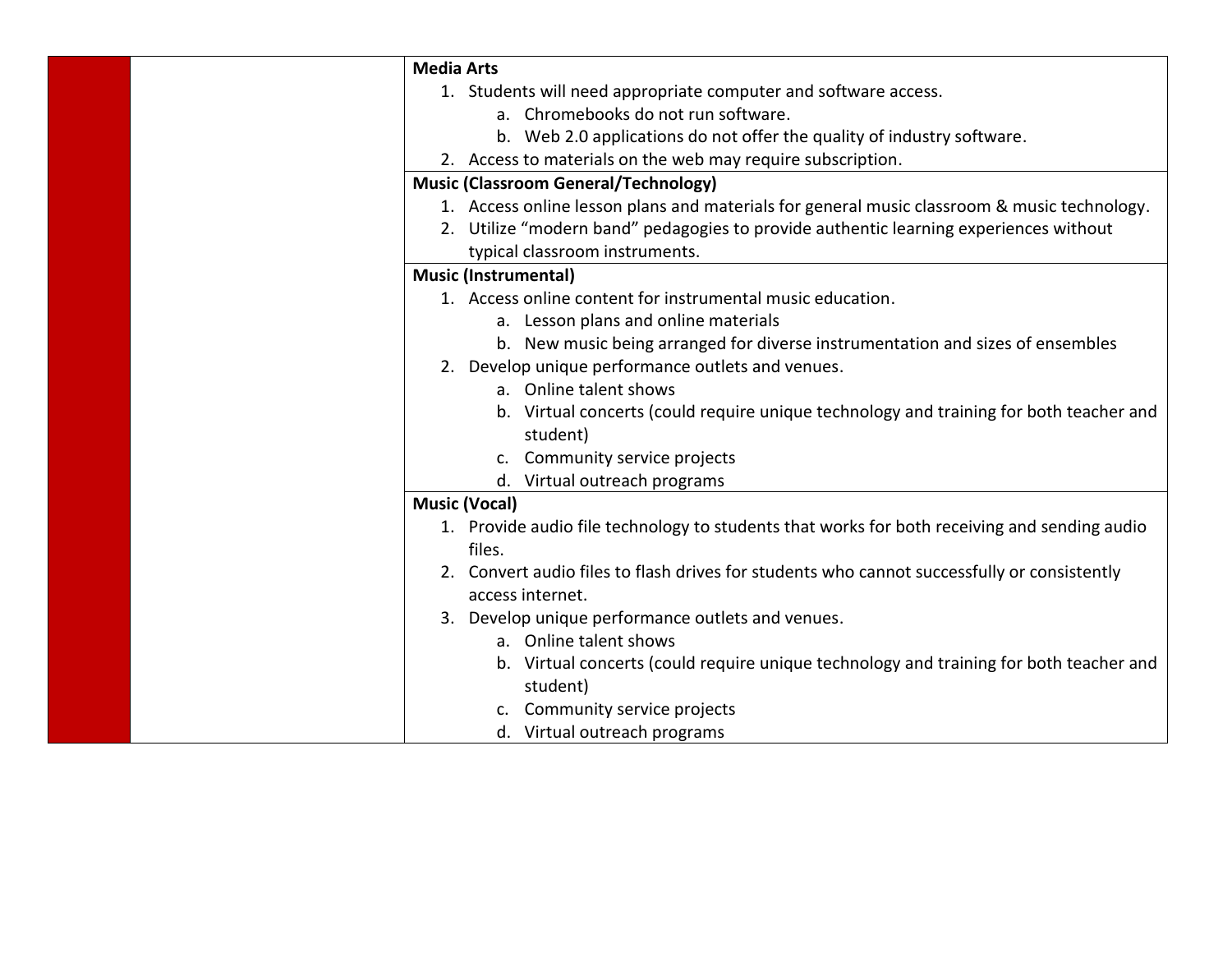| <b>Theatre</b> |                                                                                                  |
|----------------|--------------------------------------------------------------------------------------------------|
|                | 1. Continue to teach content and application through online tools, apps and platforms.           |
|                | a. The knowledge and skills required to create works of art in theatre can be practiced          |
|                | in a virtual environment through a combination of video conferenced class                        |
|                | meetings for coaching and review and asynchronous project based assignments                      |
|                | such as monologue and scene study, design projects, acting for the camera, career                |
|                | to work connections, criticism, playwriting, script analysis, theatre history and                |
|                | dramaturgy to name a few.                                                                        |
|                | b. Acting and improvisation lesson plans can be adjusted to teach vital skills in a              |
|                | virtual environment.                                                                             |
|                | Technical theatre may be taught through the use of technical design projects<br>c.               |
|                | involving research and/or modeling, creating prompt books, marketing plans and                   |
|                | more, culminating in portfolio presentations.                                                    |
|                | d. Online applications which simulate light boards and sound equipment can enhance               |
|                | instruction by offering a "hands on" element.                                                    |
|                | e. Many online technical professional sites such as the United States Institute for              |
|                | Theatre Technology or the Power Tool Institute offer excellent training videos                   |
|                | which may be used as virtual textbooks for teacher guided lessons which can grow                 |
|                | student understanding of tech systems through a virtual environment.                             |
|                | 2. Hold virtual rehearsals whenever possible.                                                    |
|                | a. Performances may be rehearsed and performed in a virtual environment using one                |
|                | of the many published works created just for video conferencing systems which                    |
|                | offer licenses for video live streaming.                                                         |
|                | b. The Educational Theatre Association also offers packages of online curriculum free            |
|                | of charge to all at https://learn.schooltheatre.org/click-to-teach-lesson-plans                  |
|                | 3. Access online content for theatre education.                                                  |
|                | a. Lesson plans and online materials                                                             |
|                | b. New plays being developed for virtual presentation                                            |
|                | 4. Virtual or hybrid curriculum should re-imagine in-class lessons, whenever possible, and       |
|                | create visible evidence of student learning that is measurable.                                  |
|                | 5. Overall school scheduling (virtual or hybrid) continues to assign a similar weight to theatre |
|                | curriculum as it had for face-to face scheduling.                                                |
|                | 6. Course work continues to educate students regarding the elements and importance of            |
|                | intellectual property, copyright, and licensing fees, especially as there is an increased        |
|                | interest and demand for streaming of theatre performances.                                       |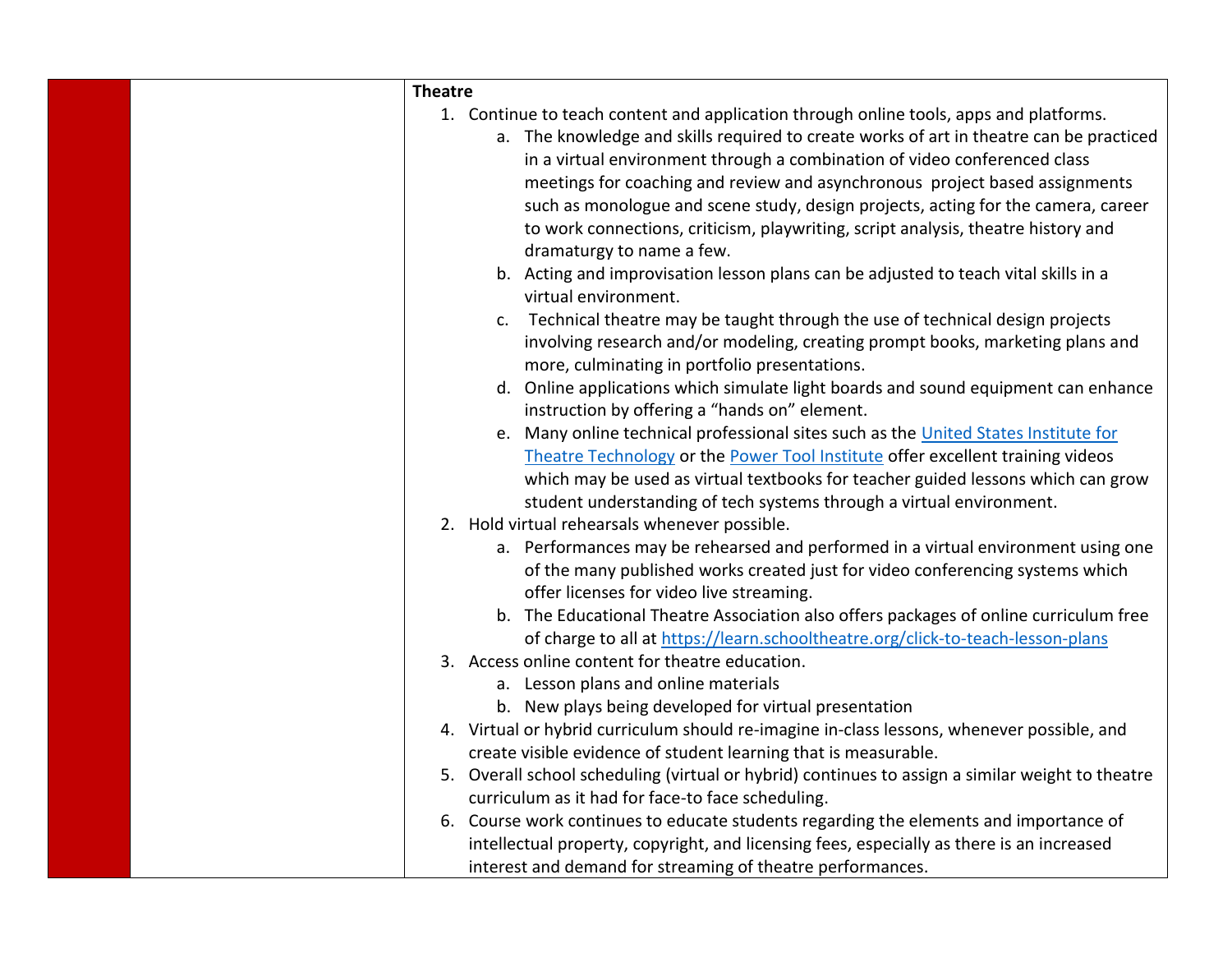|                   | 7. When in-person theatre performance is either limited or unavailable, the curriculum<br>should include curated teacher-guided virtual or recorded theatre performances that are<br>or will be widely available so students can gain a better understanding of play structure,<br>playwright intent, and production elements.                                                                                                                     |
|-------------------|----------------------------------------------------------------------------------------------------------------------------------------------------------------------------------------------------------------------------------------------------------------------------------------------------------------------------------------------------------------------------------------------------------------------------------------------------|
|                   | 8. For students with special needs, adaptation tools must be provided to maximize their                                                                                                                                                                                                                                                                                                                                                            |
|                   | participation in virtual classroom and production activities.                                                                                                                                                                                                                                                                                                                                                                                      |
| <b>Visual Art</b> |                                                                                                                                                                                                                                                                                                                                                                                                                                                    |
|                   | 1. Provide a standards-based content delivery in the form of written, read-aloud, and/or<br>video platforms.                                                                                                                                                                                                                                                                                                                                       |
|                   | 2. Provide assessment of standards-based content via open ended statements/video<br>recordings, quizzes, and/or demonstrations of work products. Assessment should refrain<br>from simple satisfaction statements and exhibit standards-driven formative assessment<br>models.                                                                                                                                                                     |
|                   | 3. Activities should provide opportunities for differentiation and accommodations to meet<br>the needs of all students as well as provide support for students with 504 and IEPs.<br>a. Asynchronous learning should be offered on a weekly basis. This allows flexibility<br>for families and students that may require extended time to complete activities.<br>b. Synchronous learning may be offered as enrichment or assistance for students. |
|                   | 4. Considerations for equity and accessibility should play a role in all planning of online<br>content delivery.                                                                                                                                                                                                                                                                                                                                   |
|                   | 5. Arts Events (festivals, art shows, extracurricular activities) should only operate within a<br>monitored online environment.                                                                                                                                                                                                                                                                                                                    |
|                   | Any art events that are offered online may include virtual art volunteers, provided that<br>appropriate permissions are granted and documented.                                                                                                                                                                                                                                                                                                    |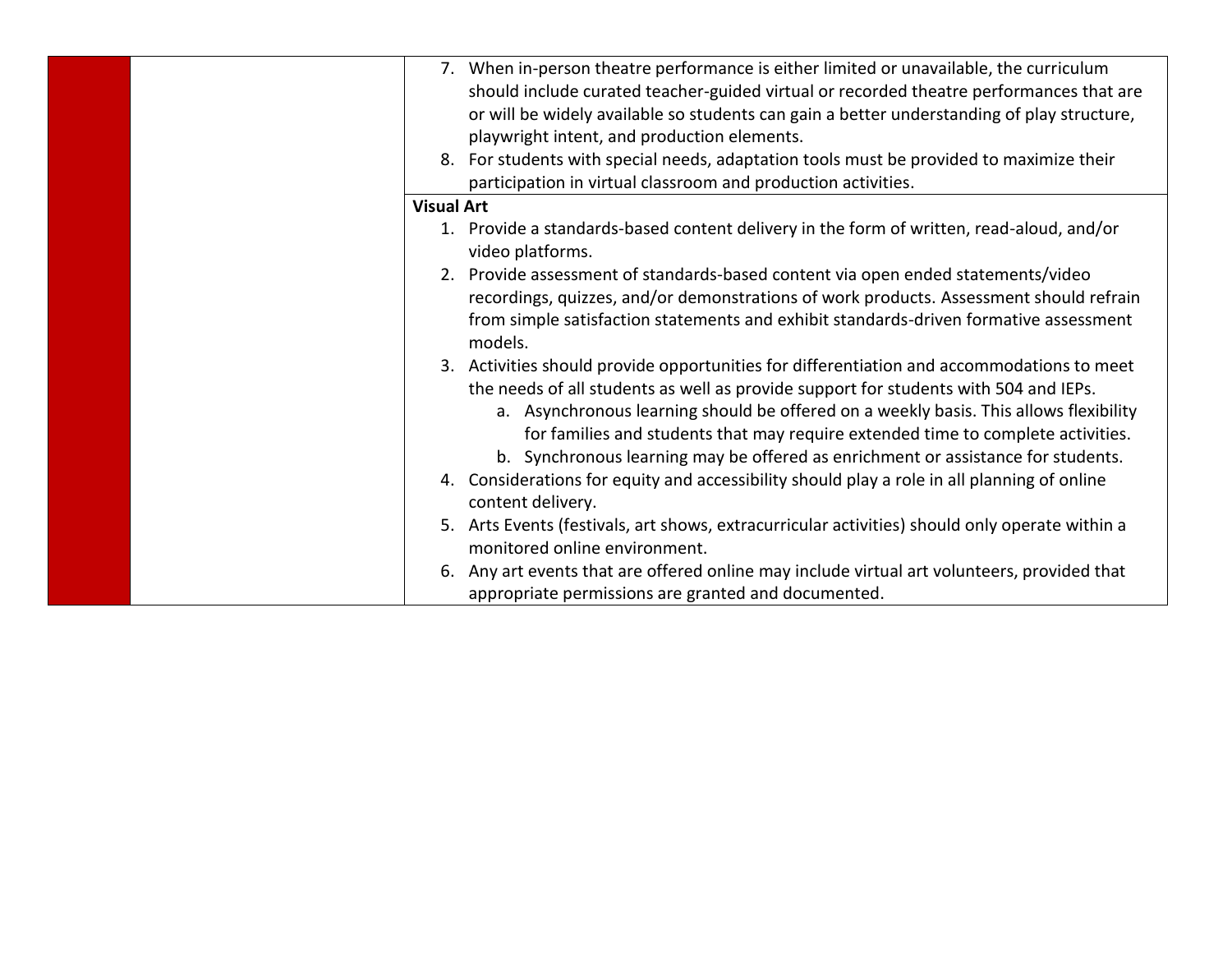|              | Guidelines for hygiene practices<br>for students and staff which | All<br>1. Provide opportunities (time) for handwashing or sanitization (either through personal<br>sanitizing lotions or sanitizing stations in rooms where no sink is available).<br>2. Prompt students to wash or sanitize their hands at the beginning and end of each new<br>class or rehearsal.<br>3. Err on the side of caution-if a student says they do not feel well, send them home,<br>period.<br><b>Dance</b><br>1. Create instruction that avoids touching of the face. |
|--------------|------------------------------------------------------------------|--------------------------------------------------------------------------------------------------------------------------------------------------------------------------------------------------------------------------------------------------------------------------------------------------------------------------------------------------------------------------------------------------------------------------------------------------------------------------------------|
| Covering     | include the manner and<br>frequency of hand-washing and          | 2. Wear face masks should during class, with the exception of students with asthma or other<br>compromised breathing conditions. (No one style of mask for dancing has yet been                                                                                                                                                                                                                                                                                                      |
|              | other best practices.                                            | officially endorsed.)<br><b>Media Arts</b>                                                                                                                                                                                                                                                                                                                                                                                                                                           |
|              | Guidelines on the use of face                                    |                                                                                                                                                                                                                                                                                                                                                                                                                                                                                      |
|              | coverings (masks or face shields)                                | <b>Music (Classroom General/Technology)</b>                                                                                                                                                                                                                                                                                                                                                                                                                                          |
|              | by all staff.                                                    |                                                                                                                                                                                                                                                                                                                                                                                                                                                                                      |
| Hygiene/Face |                                                                  | <b>Music (Instrumental)</b>                                                                                                                                                                                                                                                                                                                                                                                                                                                          |
|              | Guidelines on the use of face                                    | 1. Follow guidelines as provided by the many current aerosol studies being done as part of                                                                                                                                                                                                                                                                                                                                                                                           |
|              | coverings (masks or face shields)                                | the music performance and education industries.                                                                                                                                                                                                                                                                                                                                                                                                                                      |
|              | for older students, as                                           | 2. Provide spit buckets - one for each brass student                                                                                                                                                                                                                                                                                                                                                                                                                                 |
|              | appropriate.                                                     | <b>Music (Vocal)</b>                                                                                                                                                                                                                                                                                                                                                                                                                                                                 |
|              |                                                                  | 1. Wear masks that are tied at the top, but open at the bottom, allowing for safer vocal                                                                                                                                                                                                                                                                                                                                                                                             |
|              |                                                                  | production.                                                                                                                                                                                                                                                                                                                                                                                                                                                                          |
|              |                                                                  | 2. Have awareness of any mask styles being developed to support the singing/choral<br>community.                                                                                                                                                                                                                                                                                                                                                                                     |
|              |                                                                  | 3. Follow guidelines as provided by the many current aerosol studies being done as part of<br>the music performance and education industries.                                                                                                                                                                                                                                                                                                                                        |
|              |                                                                  | 4. Use of acoustic shields between rows and/or between individual singers                                                                                                                                                                                                                                                                                                                                                                                                            |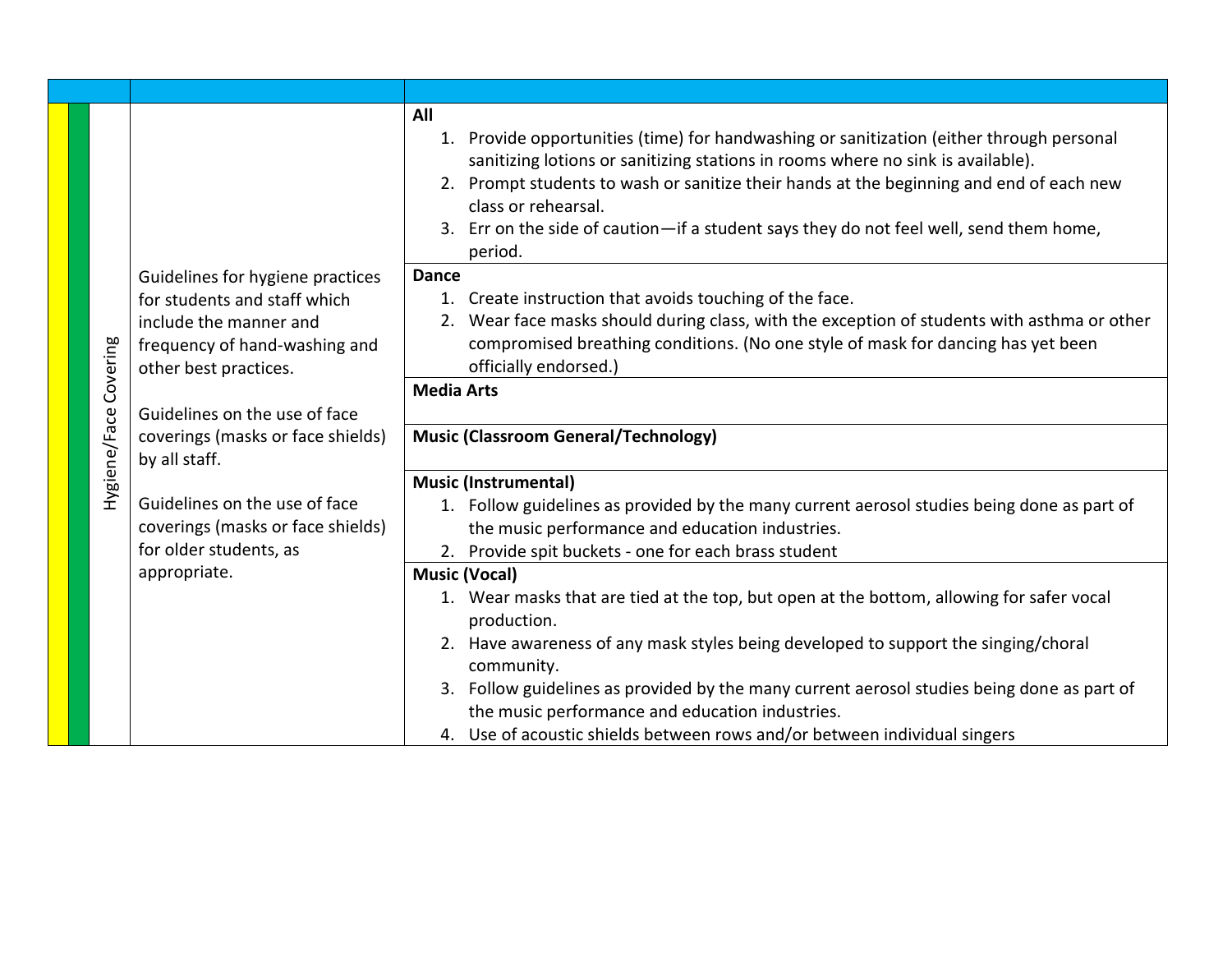| <b>Theatre</b>                                                                                                    |
|-------------------------------------------------------------------------------------------------------------------|
| 1. Teachers, students and volunteers should wear masks as much as possible                                        |
| a. in the classroom.                                                                                              |
| b. during all aspects and spaces for rehearsal, including backstage, in the make-up                               |
| room, workshop, light booth or other theatre related spaces.                                                      |
| 2. Conduct temperature checks of all students and school personnel entering the rehearsal<br>space.               |
| Institute a no-breaks-outside-the-rehearsal space rule.                                                           |
| 4. Provide a hand-washing station and have hand sanitizer readily available in the dressing                       |
| rooms, green rooms, backstage and all other production areas.                                                     |
| Modify classroom instruction to avoid activities exercises which require touching or<br>5.                        |
| sharing props or items. (Ex: ball tossing games for focus can be transformed into a mimed                         |
| ball toss exercise).                                                                                              |
| a. Handwashing or sanitizing can occur before and after touching any shared                                       |
| equipment                                                                                                         |
| <b>Visual Art</b>                                                                                                 |
| 1. Students must sanitize hands upon entry and exit to the art classroom.                                         |
| 2. Students should receive explicit instruction for personal hygiene and handling or sharing of<br>art materials. |
| 3. Students should receive explicit instruction for coughing, sneezing, wiping runny noses,                       |
| picking up items from the floor, placing non-edible items in their mouths, touching the                           |
| bottoms of their shoes, touching one another, touching their face, etc.                                           |
| 4. Guidelines on the use of face coverings:                                                                       |
| a. During all indoor instruction, face masks should be worn by all.                                               |
| b. During outdoor art activities, where increased social distancing may occur, students                           |
| may wear face masks as indicated by their school policies.                                                        |
| c. When students are in contact with shared materials, face masks must be worn.                                   |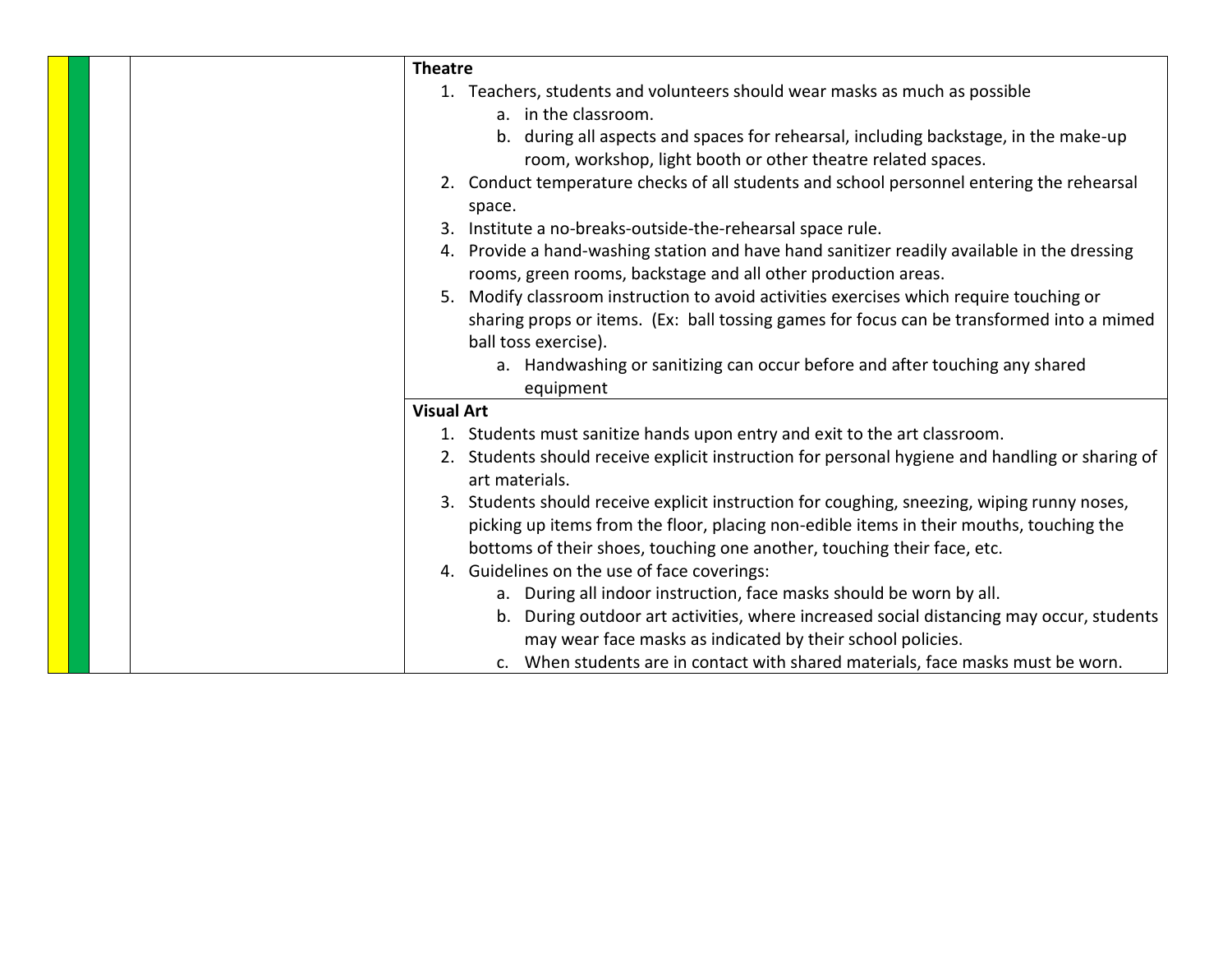| Signs | Expectations for the posting of<br>signs in highly visible locations,<br>that promote everyday<br>protective measures, and how to<br>stop the spread of germs. | All<br>1. Signage regarding distancing should be provided in classrooms, rehearsal spaces, hallways,<br>storage areas, productions spaces, etc.<br>a. Limit as to the number of students in each space<br>b. Mark areas on the floors for distancing or traffic flow<br>c. Call out any other distancing procedures<br>2. Signage with reminders to should be readily visible at all locations used by students,<br>teachers and patrons involved with the arts.<br>a. Hand washing<br>b. Disinfecting procedures<br>c. Wear a mask<br>Signage explaining disinfecting procedures should be easily visible.<br>Signage should be provided in diverse languages as appropriate.<br>Signage should be ADA compliant as appropriate.<br>6. Teach students the location of all signs and ways in which students are expected to enact<br>the procedures cited.<br><b>Dance</b><br>1. Mark the studio floor indicating 8 to 10-foot distances for standing exercises.<br><b>Media Arts</b><br>1. Display instructions for the handling and sanitizing of shared technical equipment.<br><b>Music (Classroom General/Technology)</b><br>1. Display instructions for the handling and sanitizing of shared musical/technical equipment.<br><b>Music (Instrumental)</b><br>1. Display instructions for the handling and sanitizing of shared musical equipment in the<br>music storage areas.<br><b>Music (Vocal)</b><br>1. Display instructions for social distancing, hand sanitizing, and the cleaning of folders. List<br>the steps to acquire needed music to avoid sharing folders, or song sheets. |
|-------|----------------------------------------------------------------------------------------------------------------------------------------------------------------|---------------------------------------------------------------------------------------------------------------------------------------------------------------------------------------------------------------------------------------------------------------------------------------------------------------------------------------------------------------------------------------------------------------------------------------------------------------------------------------------------------------------------------------------------------------------------------------------------------------------------------------------------------------------------------------------------------------------------------------------------------------------------------------------------------------------------------------------------------------------------------------------------------------------------------------------------------------------------------------------------------------------------------------------------------------------------------------------------------------------------------------------------------------------------------------------------------------------------------------------------------------------------------------------------------------------------------------------------------------------------------------------------------------------------------------------------------------------------------------------------------------------------------------------------------------------------------------------------|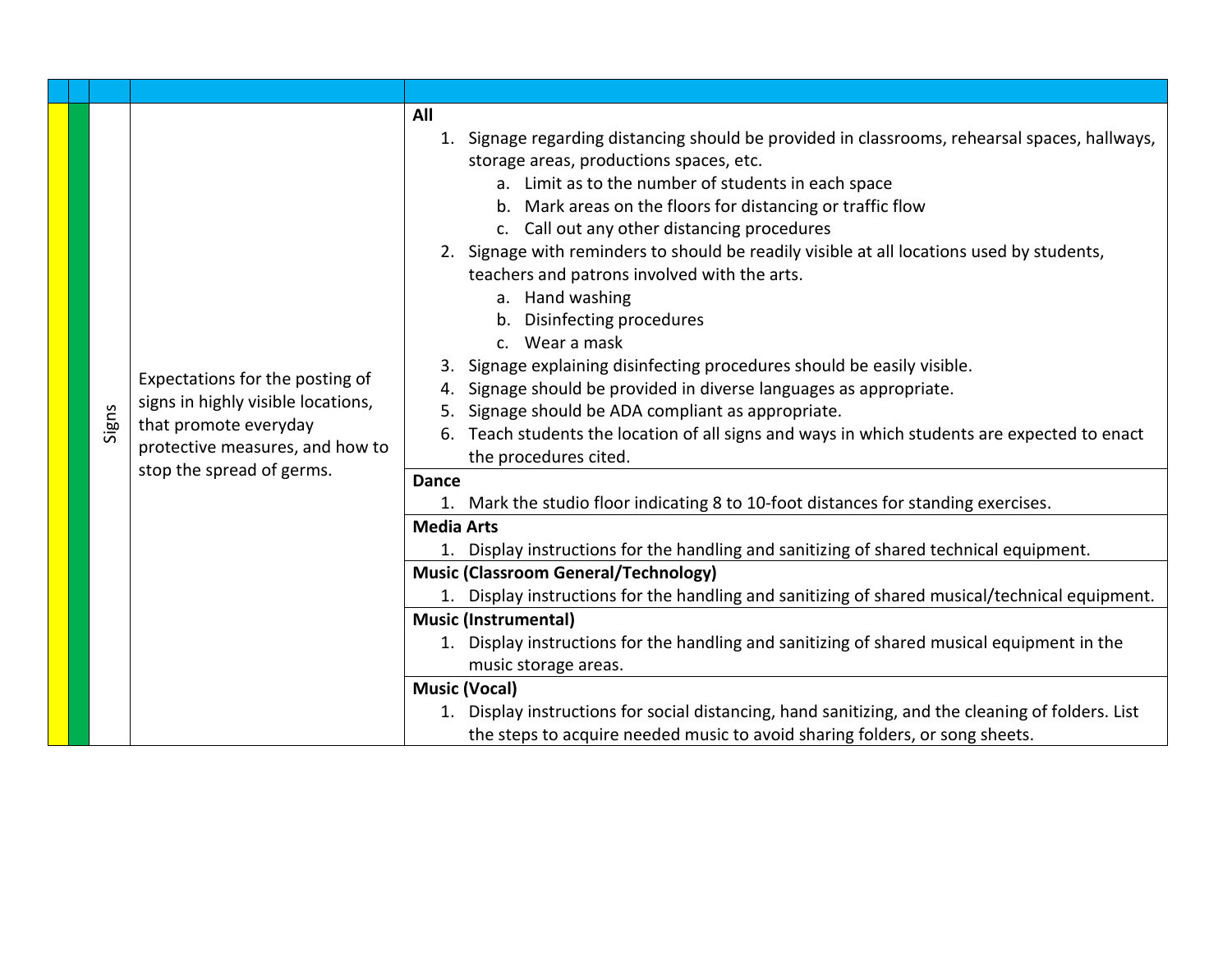| <b>Theatre</b><br>1. Educate audience members on health rules and expectations through signage leading to<br>and at the event site and in any programs or brochures.<br>2. Include taped or painted markings indicating 6-foot separation on the floor wherever<br>audience members or students may congregate for waiting in a line, waiting to go onstage,<br>etc.<br>3. Provide signage in and near restrooms reminding audience members to limit clustering in |
|--------------------------------------------------------------------------------------------------------------------------------------------------------------------------------------------------------------------------------------------------------------------------------------------------------------------------------------------------------------------------------------------------------------------------------------------------------------------|
| restrooms and lobby areas and to line up outside of the restroom at 6-foot intervals.                                                                                                                                                                                                                                                                                                                                                                              |
| <b>Visual Art</b>                                                                                                                                                                                                                                                                                                                                                                                                                                                  |
| 1. Signs should be posted next to all art sinks and on the board when applicable, including all<br>restrooms that students use during art class.                                                                                                                                                                                                                                                                                                                   |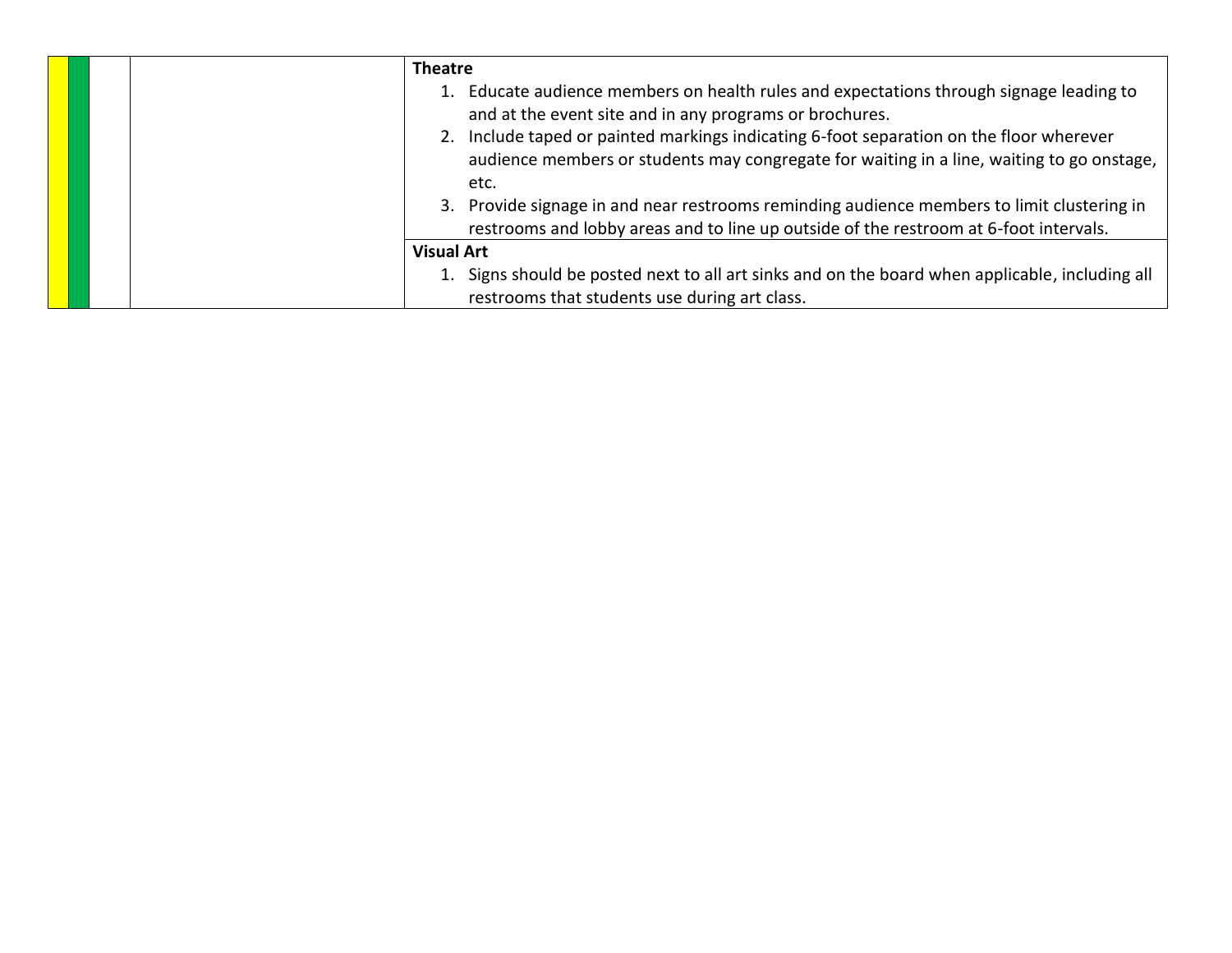|  |            |                                                                                            | All                                                                                                |
|--|------------|--------------------------------------------------------------------------------------------|----------------------------------------------------------------------------------------------------|
|  |            |                                                                                            | Establish procedures with students/staff/custodians outlining responsibility for cleaning of<br>1. |
|  |            |                                                                                            | desks, chairs, or other shared equipment.                                                          |
|  |            |                                                                                            | 2. A container of approved sanitizing wipes can be kept by each classroom computer, and            |
|  |            |                                                                                            | used to sanitize the keyboard and screen before and after each use.                                |
|  |            |                                                                                            | 3. Have staff receive in-service on the functionality of the room ventilation systems.             |
|  |            |                                                                                            | Dance                                                                                              |
|  |            |                                                                                            | 1. Ballet barres, if used, should be wiped with sanitizing wipes after each class.                 |
|  |            |                                                                                            | 2. Windows and doors should be open for the duration of classes for better air exchange.           |
|  |            |                                                                                            | Provide 10 to 15-minute delays between classes for dissipation of virus in the air and<br>3.       |
|  |            |                                                                                            | studio cleaning.                                                                                   |
|  |            |                                                                                            | 4. Sanitizing wipes should be available in dressing rooms.                                         |
|  |            | Procedures for cleaning,                                                                   | <b>Media Arts</b>                                                                                  |
|  |            | sanitizing, disinfecting, and<br>ventilating learning spaces,                              | 1. Plan for materials and time to disinfect devices that are shared.                               |
|  |            |                                                                                            | a. Computers                                                                                       |
|  | Sanitizing | surfaces, and any other areas                                                              | Cameras                                                                                            |
|  |            | used by student (i.e., restrooms,<br>drinking fountains, hallways, and<br>transportation). | Mice<br>$\mathsf{C}$                                                                               |
|  |            |                                                                                            | d. Tablets                                                                                         |
|  |            |                                                                                            | e. 3D Printers                                                                                     |
|  |            |                                                                                            | <b>Music (Classroom General/Technology)</b>                                                        |
|  |            |                                                                                            | 1. Sanitize instruments, pianos and folders after each use.                                        |
|  |            |                                                                                            | 2. Use hand towels on wooden instruments that cannot be cleaned with liquid or alcohol-            |
|  |            |                                                                                            | based products.                                                                                    |
|  |            |                                                                                            | 3. Eliminate/minimize sharing of instruments.                                                      |
|  |            |                                                                                            | <b>Music (Instrumental)</b>                                                                        |
|  |            |                                                                                            | 1. Sanitize instruments, pianos and folders after each use.                                        |
|  |            |                                                                                            | 2. Use hand towels on wooden instruments that cannot be cleaned with liquid or alcohol-            |
|  |            |                                                                                            | based products                                                                                     |
|  |            |                                                                                            | Eliminate/minimize sharing of instruments.                                                         |
|  |            |                                                                                            | 4. All rehearsal documents can be kept in plastic covers for daily sanitizing.                     |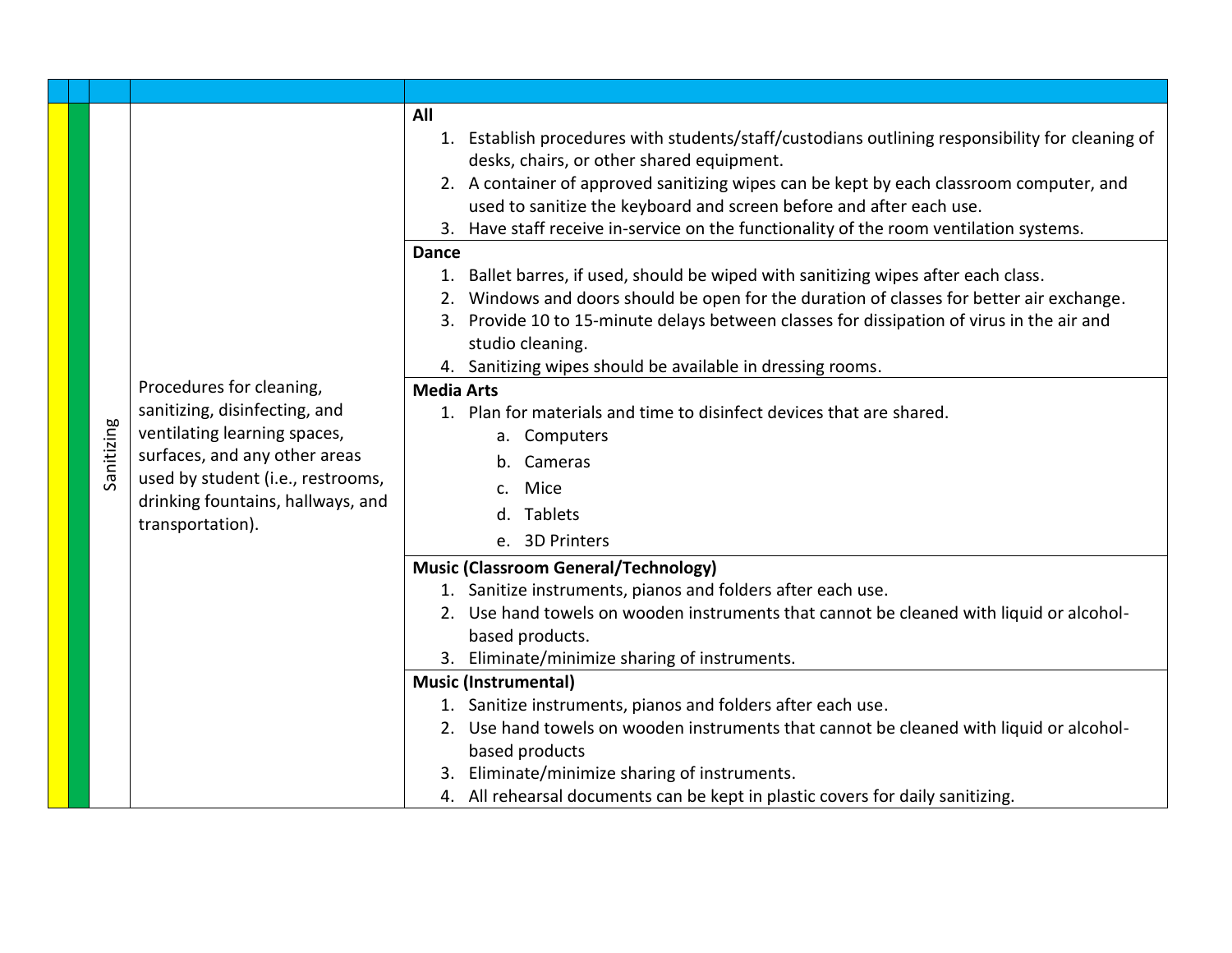|  | <b>Music (Vocal)</b>                                                                             |
|--|--------------------------------------------------------------------------------------------------|
|  | 1. Sanitize instruments, pianos and folders after each use                                       |
|  | 2. Establish procedures for cleaning of folders and keyboards, or any other prop, or             |
|  | instrument used for class.                                                                       |
|  | 3. Any microphones used must be properly sanitized. Check manufacturer's instructions for        |
|  | proper cleaning/sanitizing materials.                                                            |
|  | <b>Theatre</b>                                                                                   |
|  | 1. Provide sanitizing wipes for dressing rooms.                                                  |
|  | 2. Provide hand sanitizer in the lobby and restrooms.                                            |
|  | 3. Sanitize performance, work and dressing areas after use.                                      |
|  | 4. Sanitize all public areas prior to and after a performance (auditorium seats, rails,          |
|  | restrooms, back of house, and other high touch surfaces) using CDC-approved                      |
|  | disinfectants.                                                                                   |
|  | 5. Sanitize stage areas:                                                                         |
|  | a. Sanitize all set and props before and after the performances.                                 |
|  | b. Wipe down all surfaces (set pieces, technical hardware, etc.) before and after                |
|  | rehearsals and performances                                                                      |
|  | 6. Sanitize backstage areas:                                                                     |
|  | a. sanitize all technical hardware--microphones / headsets, sound and lightboards,               |
|  | lights, and rigging before and after the performance or rehearsals, per                          |
|  | manufacturer instruction.                                                                        |
|  | b. Sanitize all surfaces in the control booth, using CDC-approved disinfectants.                 |
|  | c. Sanitize all dressing rooms, green rooms, production areas-before and after                   |
|  | rehearsals, using CDC-approved disinfectants.                                                    |
|  | 7. Launder all costumes and sanitize wigs after each rehearsal/performance.                      |
|  | 8. All rehearsal documents can be kept in plastic covers for daily sanitizing.                   |
|  | <b>Visual Art</b>                                                                                |
|  | 1. Sanitize tools (e.g., brushes, clay tools, rulers, exactos, etc.) after each use.             |
|  | 2. Place used items from each class in a bin, for sanitizing.                                    |
|  | 3. At the end of the day, place all items in a sanitizing bath or sanitize using other measures. |
|  | 4. Lay materials to air-dry overnight.                                                           |
|  | 5. Include the art teacher in the sanitizing process (or refer to the custodians at each site to |
|  | meet this need.)                                                                                 |
|  | 6. Clean and repair ventilation systems (many art rooms are equipped with systems that           |
|  | circulate air; ventilation systems should be designed to pull air from art classrooms).          |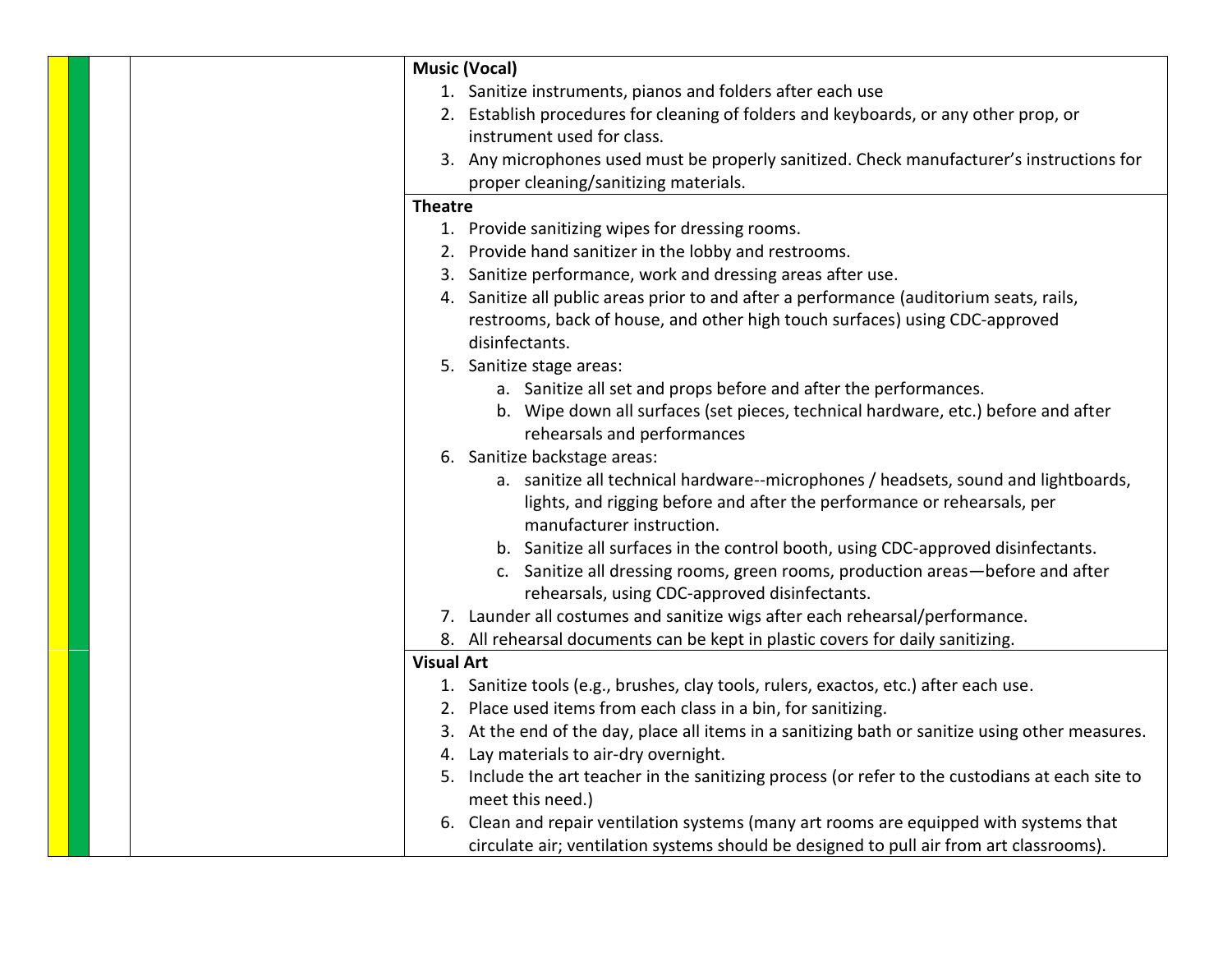|                |                                   | All                                                                                               |
|----------------|-----------------------------------|---------------------------------------------------------------------------------------------------|
|                |                                   | 1. Maintain at least minimum physical distances by assigning specific areas for each student      |
|                |                                   | Staggering classes to an A/B groups will reduce the number of students in any given area<br>2.    |
|                |                                   | an any one moment.                                                                                |
|                |                                   | a. Adjusting course offerings to an every other day basis may be necessary for large<br>ensembles |
|                |                                   | 3. Consider that support teams (paraprofessionals, etc.) needs and space.                         |
|                |                                   | Monitor bathroom use to ensure social distancing.<br>4.                                           |
|                | Protocols for classroom/learning  | Apply a room capacity formula (https://www.banquettablespro.com/social-distancing-<br>5.          |
|                | space occupancy that allow for 6  | room-space-calculator) that will calculate maximum capacity based on room size; if                |
|                | feet of separation among          | necessary, divide rehearsing students into small groups working in separate rooms.                |
| Distancing     | students and staff throughout the | When possible, all persons should enter and exit through separate doors of performance<br>6.      |
|                | day to the maximum extent         | and classroom spaces.                                                                             |
|                | feasible.                         | <b>Dance</b>                                                                                      |
| assroom        |                                   | 1. Maintain 10 feet distance between dancers when moving, 8-10 feet when doing center             |
|                | Methods of limiting the number    | movement and 6 feet while observing or waiting to take a turn moving                              |
|                | of individuals in classrooms and  | 2. Avoid contact or dancing immediately behind another dancer, especially in                      |
| $\overline{O}$ | other learning spaces, and        | traveling/across the floor movement                                                               |
|                | interactions between groups of    | Avoid dances which include floor work, partnering or contact<br>3.                                |
|                | students.                         | Dynamic exercises with larger movement should be avoided to minimize air turbulence<br>4.         |
|                |                                   | Encourage normal, rather than exaggerated or forced breathing and breath cues                     |
|                |                                   | Avoid instructor tactile feedback or cueing<br>6.                                                 |
|                |                                   | Minimize clustering of students not directly involved in rehearsal.<br>7.                         |
|                |                                   | 8. Consult Dance USA return to studio guidelines.                                                 |
|                |                                   | <b>Media Arts</b>                                                                                 |
|                |                                   |                                                                                                   |
|                |                                   | <b>Music (Classroom General/Technology)</b>                                                       |
|                |                                   |                                                                                                   |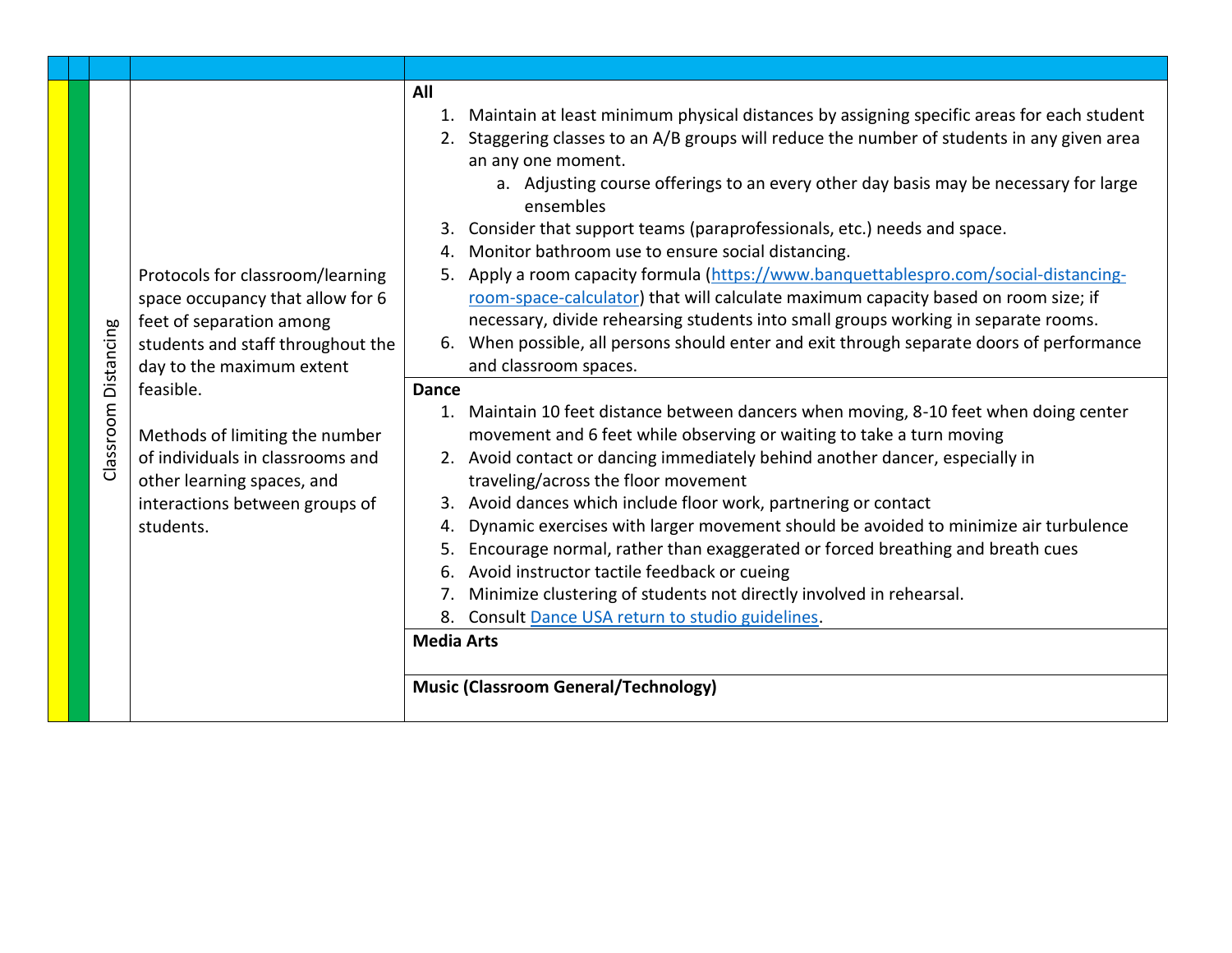|    | <b>Music (Instrumental)</b>                                                                                                                                             |
|----|-------------------------------------------------------------------------------------------------------------------------------------------------------------------------|
|    | 1. Shift from a concert format to a recital format                                                                                                                      |
|    | 2. Schedule large ensembles in auditoriums, cafeterias, gyms or other large spaces when<br>existing rooms are insufficient                                              |
| 3. | Modify teacher schedules to allow for use of other spaces                                                                                                               |
|    | 4. Rethink use of music staff to monitor additional available spaces.                                                                                                   |
| 5. | Minimize clustering of students not directly involved in rehearsal.                                                                                                     |
|    | 6. Avoid unnecessary touching or movement that might increase the transmission of aerosol                                                                               |
|    | droplets.                                                                                                                                                               |
|    | 7. Keep cases in rehearsal room to avoid crowding storage room.                                                                                                         |
|    | 8. Use of outdoor space, following school district policy for security.                                                                                                 |
|    | <b>Music (Vocal)</b>                                                                                                                                                    |
|    | 1. Shift from a concert format to a recital format                                                                                                                      |
|    | 2. Live streamed concerts with limited audience for family members.                                                                                                     |
|    | 3. If school concerts involve multiple ensembles, consider multiple performances with a                                                                                 |
|    | reduced number of ensembles and small groups.                                                                                                                           |
|    | 4. Schedule large ensembles in auditoriums, cafeterias, gyms or other large spaces when                                                                                 |
|    | existing rooms are insufficient.                                                                                                                                        |
|    | 5. Reorganize to allow for smaller ensembles and social interaction. If possible, utilize other                                                                         |
|    | available classrooms for sectionals or group rehearsals where physical distancing is<br>achievable.                                                                     |
|    | a. Student Rotations: Ideally, students rotate room assignments across four days,<br>allowing face-to-face instruction one day of every four, with day five providing a |
|    | combined rehearsal in a very large space (auditorium, student center, etc.) that<br>accommodates mandated distance between students.                                    |
|    | 6. Minimize clustering of students not directly involved in rehearsal.                                                                                                  |
|    | 7. Avoid unnecessary touching, movement or singing that might increase the transmission of                                                                              |
|    | aerosol droplets.                                                                                                                                                       |
| 8. | Use of humming during the learning process rather than open mouth singing                                                                                               |
|    | 9. Extended use of audiation as an instruction strategy                                                                                                                 |
|    | 10. Plan repertoire for uneven balance within the ensemble based on scheduling outcomes.                                                                                |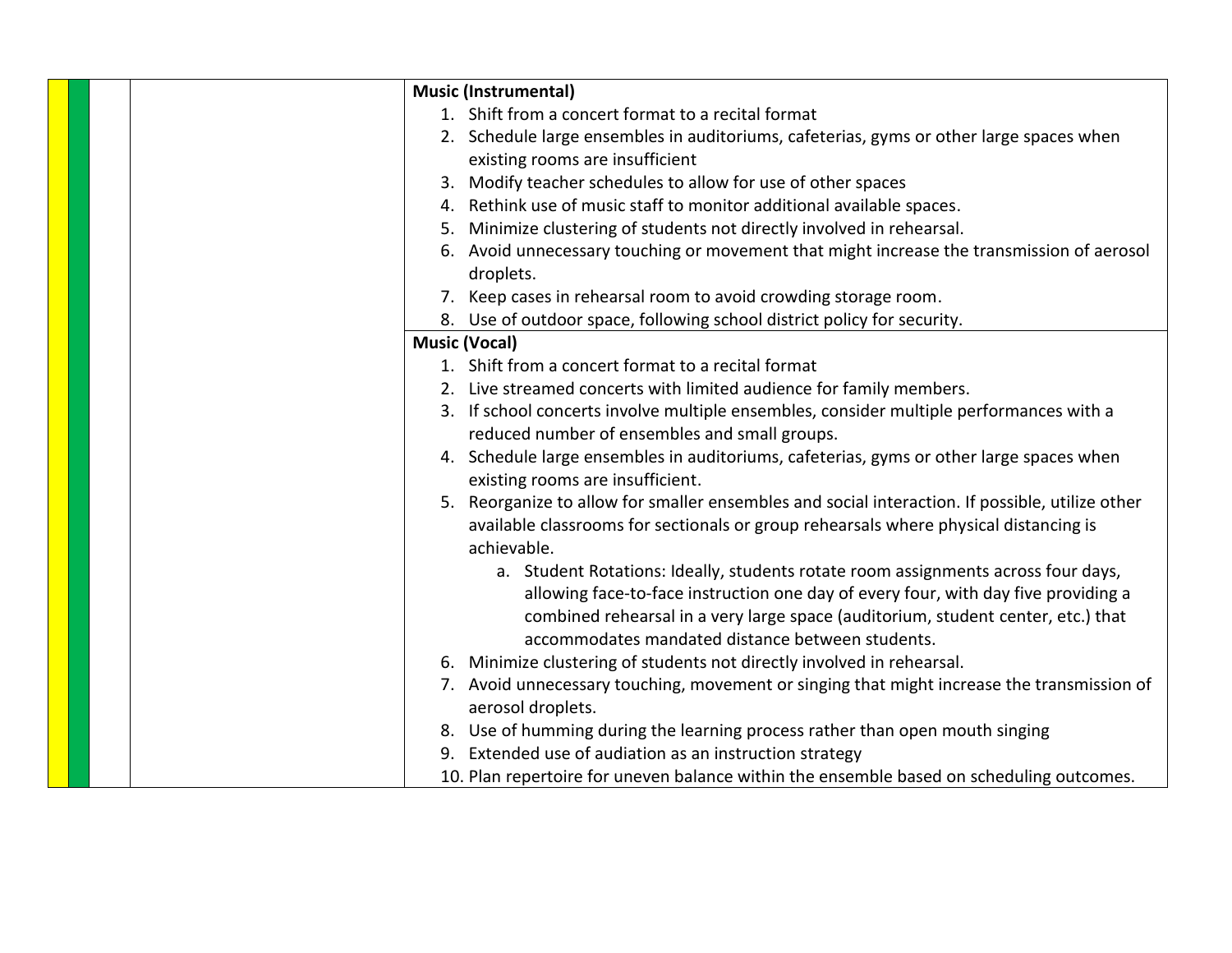| <b>Theatre</b> |                                                                                                                                                                                                                                                    |
|----------------|----------------------------------------------------------------------------------------------------------------------------------------------------------------------------------------------------------------------------------------------------|
|                | 1. Schedule large ensembles in auditoriums, cafeterias, gyms or other large spaces when<br>existing rooms are insufficient                                                                                                                         |
|                | 2. Consider physical distancing of more than the recommended 6 feet between actors.                                                                                                                                                                |
|                | 3. Theatre classes can be restructured around social distancing rules, including a focus on<br>monologues, individual exercises, or small two or three person scenes which can be<br>performed with social distancing.                             |
|                | 4. Creative staging techniques can be employed to maintain social distancing such as the use<br>of puppetry and projections to replace live person crowd scenes.                                                                                   |
|                | 5. Limit the number of students in the control booth, based on social distancing rules.                                                                                                                                                            |
|                | 6. Minimize clustering of                                                                                                                                                                                                                          |
|                | a. students not directly involved in rehearsal.                                                                                                                                                                                                    |
|                | b. audience members prior to a production, during intermission, or after a<br>performance.                                                                                                                                                         |
|                | 7. Avoid unnecessary touching, movement or singing that might increase the transmission of<br>aerosol droplets.                                                                                                                                    |
|                | 8. Rehearsals                                                                                                                                                                                                                                      |
|                | a. Virtual rehearsals may be used whenever possible in conjunction with live<br>rehearsals to limit the number of students gathered.                                                                                                               |
|                | b. Rehearsal times may be staggered to limit the numbers of students at any given<br>time.                                                                                                                                                         |
|                | c. Regular temperature checks may be conducted at the beginning of each rehearsal<br>and performance.                                                                                                                                              |
|                | 9. Conduct technical rehearsals with the minimal number of students possible and adhere to<br>social distancing for both performers and technicians throughout.                                                                                    |
|                | 10. Create a pre-marked pathway entrance and exit in and out of the theatre to limit large<br>groupings.                                                                                                                                           |
|                | 11. Consider selling tickets with designated arrival times to stagger numbers of people<br>entering the auditorium at the same time. Utilize ushers to dismiss audience members<br>row by row to limit numbers of people exiting at the same time. |
|                | 12. Small plays, commedia, Greek theatre and docudramas can be considered; which allow for<br>creative social distancing and masked work.                                                                                                          |
|                | 13. A socially distanced performance may be live streamed so that audience members may<br>attend virtually.                                                                                                                                        |
|                | 14. A socially distanced performance may be projected on a building wall to allow for socially                                                                                                                                                     |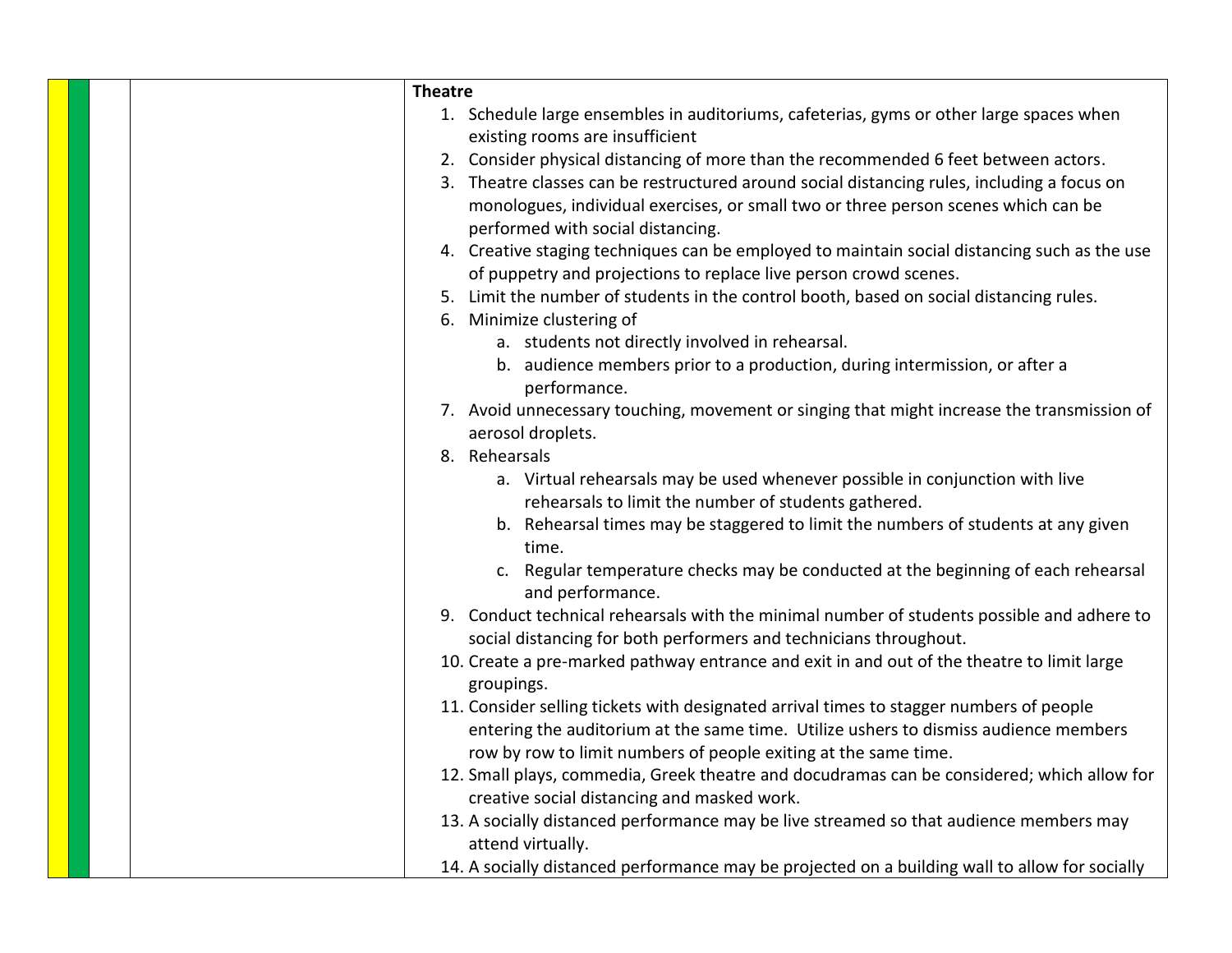|  | distanced outdoor attendance.                                                                 |
|--|-----------------------------------------------------------------------------------------------|
|  | <b>Visual Art</b>                                                                             |
|  | 1. Students should receive explicit instruction for proximity to others during conversational |
|  | dialogue.                                                                                     |
|  | 2. Do not gather students for group discussions or demonstrations; use technology to project  |
|  | demonstrations.                                                                               |
|  | 3. Use outdoor classroom space whenever available to allow for whole group instruction.       |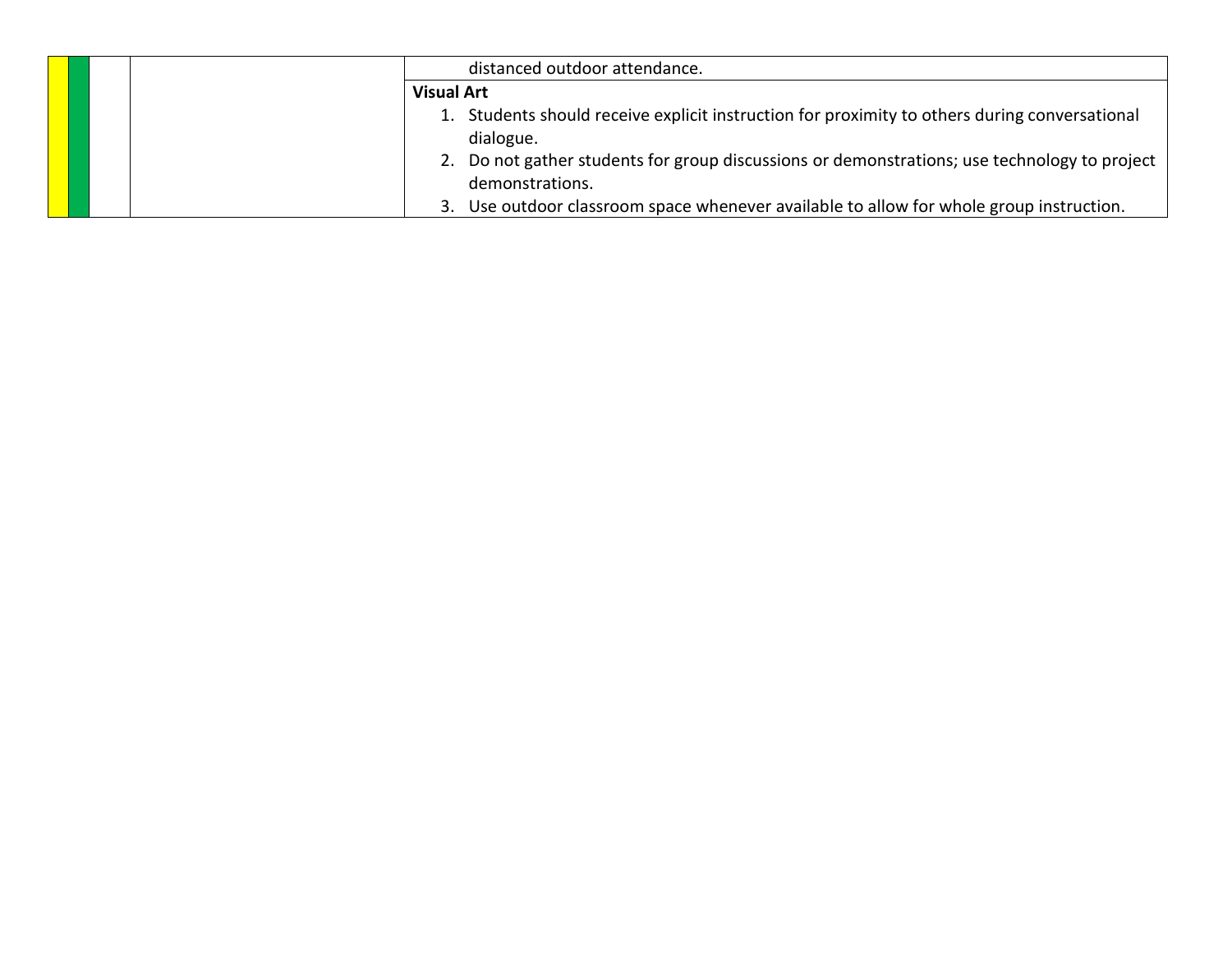| Materials | Procedures to limit the sharing of<br>materials among students. | All<br>Provide space for storage of individual students work, materials and/or instruments.<br>1.<br>2. Avoid sharing of physical materials.<br><b>Dance</b><br>1. Avoid use of mats, equipment, props<br>a. If used, avoid sharing<br>b. If shared, wipe down and sanitize after each class<br><b>Media Arts</b><br><b>Music (Classroom General/Technology)</b><br>1. Use individual mouthpieces, percussion mallets and sticks.<br>2.<br><b>Music (Instrumental)</b><br>1. Use individual mouthpieces, percussion mallets and sticks.<br>2. To the extent possible, students should use their own music and own personal stand in<br>rehearsals and concerts.<br>3. In order to reduce possible transmission through the sharing of chairs, students (other<br>than bassoons and tubas) should be encouraged to stand in rehearsals and performances.<br>4. To the extent possible, students should not share instruments. If instrument sharing is<br>absolutely required, then instruments should be thoroughly sanitized according to the<br>strictest standards possible. Instrument hygiene resources can be found here.<br><b>Music (Vocal)</b><br>1. Provide individual folders of music as opposed to shared folders in folder racks.<br>2. Consider electronic delivery of musical scores to iPads, taking into account all copyright<br>laws.<br>3. Music can be projected on a screen for all students to view.<br>4. Delay assignment of school-owned uniforms. Make use of individually owned items such |
|-----------|-----------------------------------------------------------------|-------------------------------------------------------------------------------------------------------------------------------------------------------------------------------------------------------------------------------------------------------------------------------------------------------------------------------------------------------------------------------------------------------------------------------------------------------------------------------------------------------------------------------------------------------------------------------------------------------------------------------------------------------------------------------------------------------------------------------------------------------------------------------------------------------------------------------------------------------------------------------------------------------------------------------------------------------------------------------------------------------------------------------------------------------------------------------------------------------------------------------------------------------------------------------------------------------------------------------------------------------------------------------------------------------------------------------------------------------------------------------------------------------------------------------------------------------------------------------------------------------------------------|
|           |                                                                 | as program choir shirts for group performances.<br>5. The use of microphones must be carefully designed to eliminate sharing.                                                                                                                                                                                                                                                                                                                                                                                                                                                                                                                                                                                                                                                                                                                                                                                                                                                                                                                                                                                                                                                                                                                                                                                                                                                                                                                                                                                           |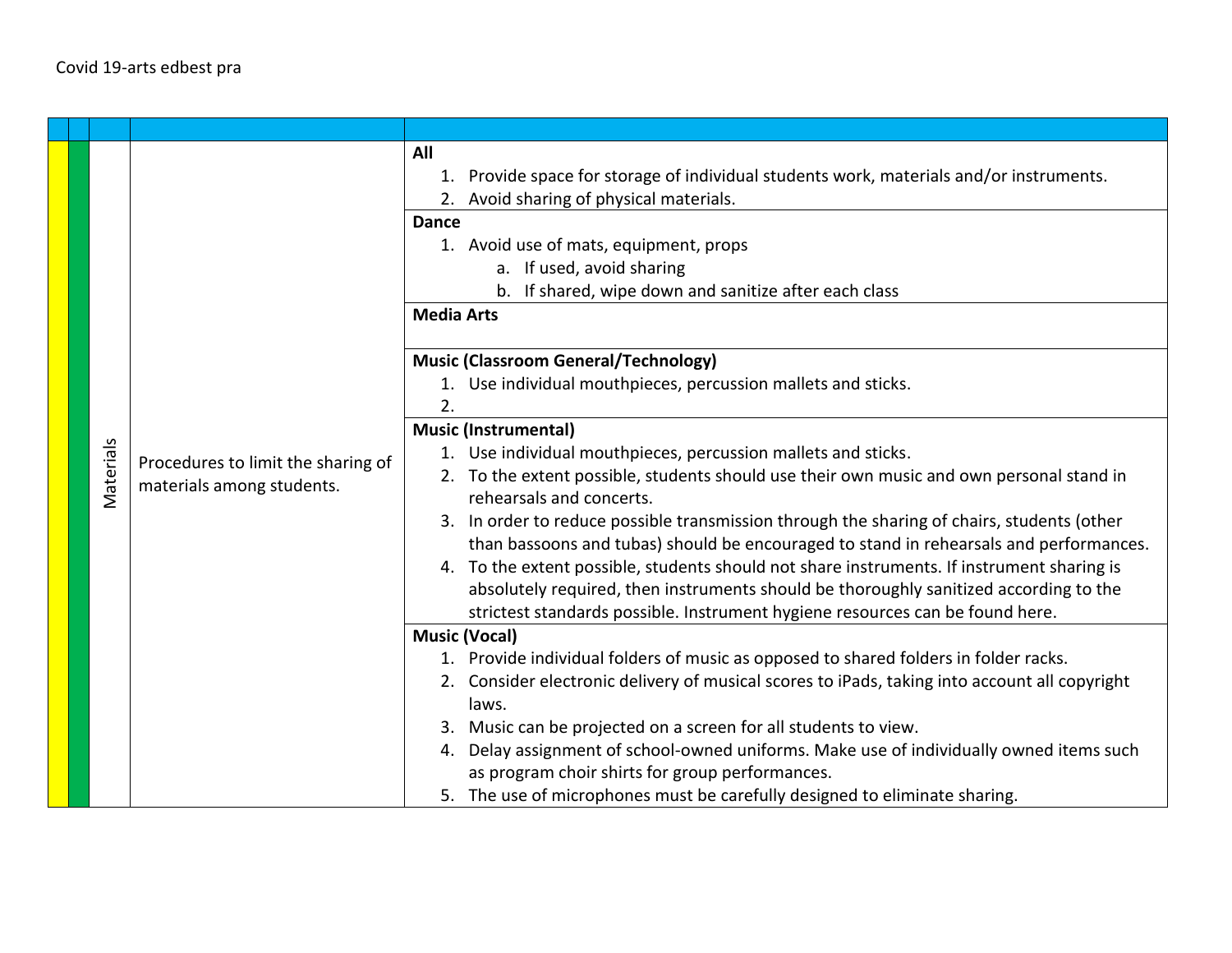| <b>Theatre</b>                                                                              |
|---------------------------------------------------------------------------------------------|
| 1. Provide (purchase) enough scripts and materials so that students do not have to share.   |
| Consider digital access.                                                                    |
| 2. Consider use of digital scripts (that honor copyright restrictions).                     |
| 3. Provide instructions for proper sanitizing of ipads, tablets, phones and laptops.        |
| 4. Plan funding for                                                                         |
| a. production rights to copyrighted scripts, consistent with a planned production           |
| schedule either virtual or in-person                                                        |
| b. subscriptions and access to web-based content that supports general and                  |
| advanced theatre classes, either in-person or virtually.                                    |
| c. textbook/resource adoption and updates for specialized resources, particularly           |
| those that meet your virtual teaching needs                                                 |
| 5. Avoid sharing of makeup, costumes, wigs or microphones.                                  |
| 6. Use costumes that can be laundered after each performance.                               |
| 7. Limit food consumption to water; with a water bottle provided for each student and       |
| clearly labelled with their name.                                                           |
| 8. Gloves and protective gear should be used as appropriate while handling lighting         |
| equipment, rigging, etc. and students should not share protective gear.                     |
| 9. Creative use of space and set design can employ projections, minimal set pieces and      |
| washable set items to minimize construction, avoid set changes and make sanitizing          |
| easier.                                                                                     |
| <b>Visual Art</b>                                                                           |
| 1. Bring out new materials for each new group of students; students should not share from a |
| community basket of materials if possible.                                                  |
| 2. Scaffolding of assignments may need to occur to reflect material quantities and          |
| availability.                                                                               |
| 3. Storage of student work:                                                                 |
| a. Store student work in class folders, but classes should be separated from one            |
| another to allow time between handling.                                                     |
| b. For example: Do not store all of one grade level together to avoid contamination of      |
| art papers from a previous group.                                                           |
| c. At higher levels, students should maintain an artwork folder or portfolio that is        |
| carried with them to and from class to avoid storage contamination.                         |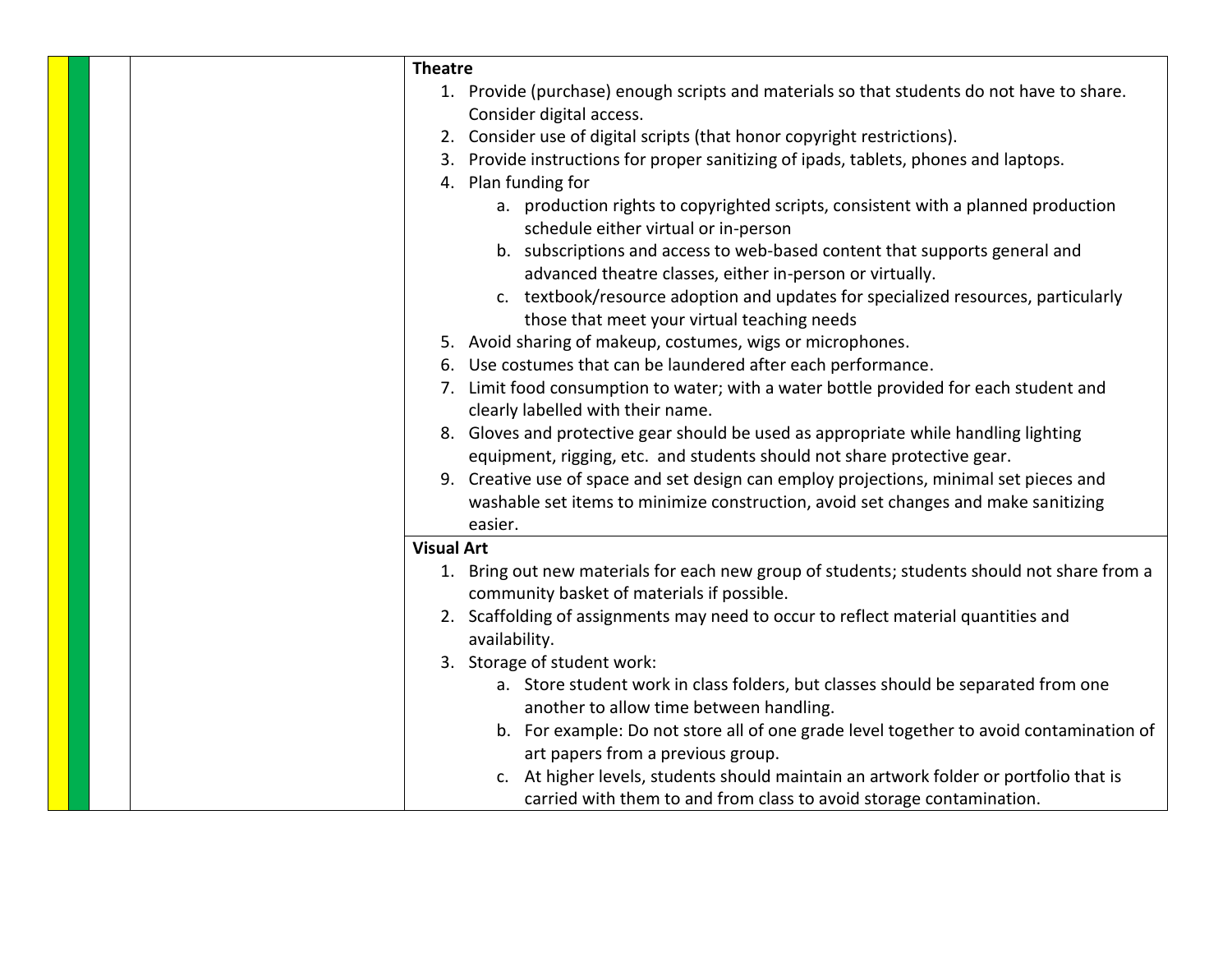|          |                                  | All<br>1. Strategic scheduling should occur to limit the number of students in the hallways when                           |
|----------|----------------------------------|----------------------------------------------------------------------------------------------------------------------------|
|          |                                  | entering and leaving classrooms/rehearsal spaces.                                                                          |
|          |                                  | There should be no congregating in common areas for backpack pickup and drop-off.                                          |
|          |                                  | <b>Dance</b>                                                                                                               |
|          |                                  | Students should wear their dance clothes under their regular clothes to limit the need for<br>occupancy of dressing rooms. |
|          | Procedures for the safe use of   | 2. Dancers should not congregate outside the studio between classes or rehearsals                                          |
| Settings | cafeterias and other congregate  | <b>Media Arts</b>                                                                                                          |
|          | settings.                        |                                                                                                                            |
| ommunal  |                                  | <b>Music (Classroom General/Technology)</b>                                                                                |
|          | Methods of staggering the use of |                                                                                                                            |
|          | communal spaces and hallways     | <b>Music (Instrumental)</b>                                                                                                |
| Ō        | and ensuring regular cleaning.   | 1. Assign students to specific areas of communal areas                                                                     |
|          |                                  | 2. Stagger number of students in communal areas                                                                            |
|          |                                  | Live stream performances with limited audience, limited ensembles, etc.<br>3.                                              |
|          |                                  | <b>Music (Vocal)</b>                                                                                                       |
|          |                                  | 1. Live streamed concerts with limited audience for family members                                                         |
|          |                                  | 2. Small group singers might be featured along with the full choir                                                         |
|          |                                  | 3. If school concerts involve multiple ensembles, consider multiple performances with a                                    |
|          |                                  | reduced number of ensembles and small groups.                                                                              |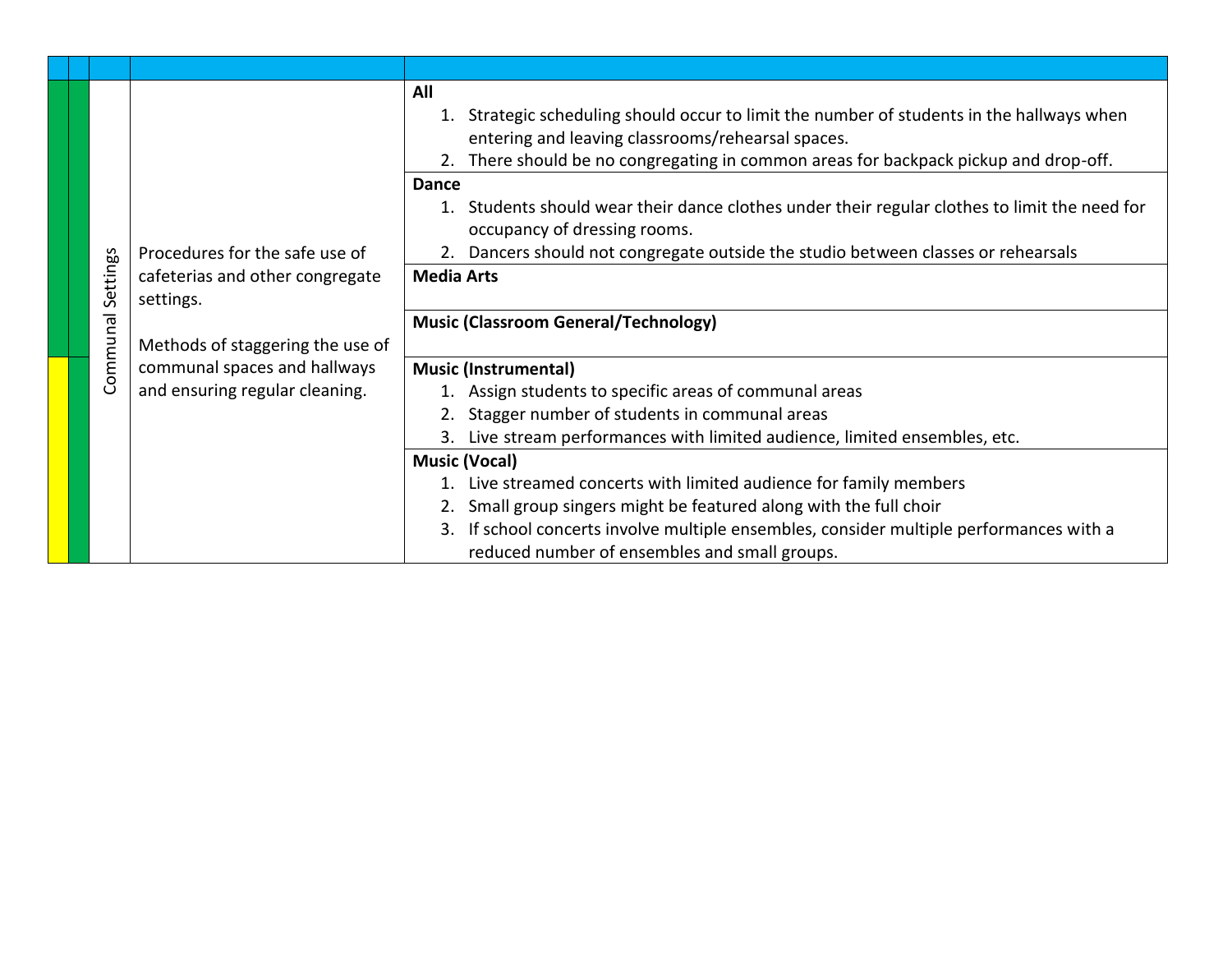| <b>Theatre</b>                                                                                                                                                                                                                                                                                                                                                                                                                                                                                                                                                                                                                                                                                                                                                                                                                                                             |
|----------------------------------------------------------------------------------------------------------------------------------------------------------------------------------------------------------------------------------------------------------------------------------------------------------------------------------------------------------------------------------------------------------------------------------------------------------------------------------------------------------------------------------------------------------------------------------------------------------------------------------------------------------------------------------------------------------------------------------------------------------------------------------------------------------------------------------------------------------------------------|
| 1. Theatre performances can adhere to social distancing rules by staggering seating and pre-<br>sales of tickets planned around blocked off sections of seats. One way of calculating<br>acceptable audience attendance based on house capacity is to use the following tool to<br>ensures 6-foot social distancing (https://www.banquettablespro.com/social-distancing-<br>room-space-calculator)<br>2. Encourage social distancing at all events- even outdoor events-through signage, pre-<br>performance announcements, reserved or ushered seating and program notices.<br>3. Consider scheduling additional performances over a longer period to allow for more<br>community members to attend and to make up for lost revenues due to smaller individual<br>attendance.<br>4. Seek a partner arrangement with another school or community-professional theatre with |
| a larger seating capacity, or consider producing a show outside, if space and the weather<br>make it possible.                                                                                                                                                                                                                                                                                                                                                                                                                                                                                                                                                                                                                                                                                                                                                             |
| 5. School districts should include theatre teachers in the planning process for any class<br>scheduling times and scheduling of large group areas to take into account the needs of<br>productions and theatre classwork.                                                                                                                                                                                                                                                                                                                                                                                                                                                                                                                                                                                                                                                  |
| <b>Visual Art</b>                                                                                                                                                                                                                                                                                                                                                                                                                                                                                                                                                                                                                                                                                                                                                                                                                                                          |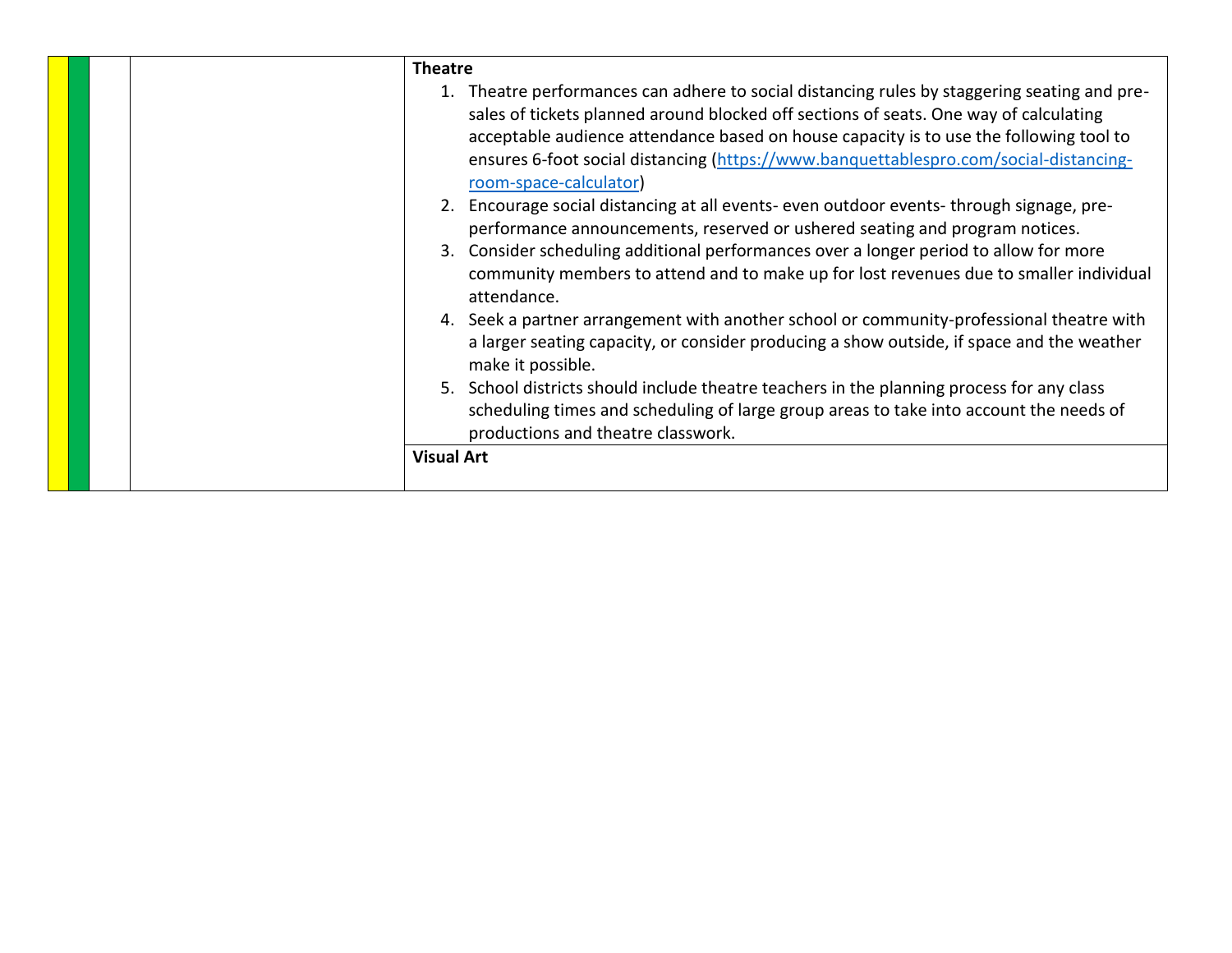|  |              |                                                                                                                                                      | All<br>Provide sufficient time for arts teachers to map out ways in which they will enact the<br>1.<br>district's larger reopening plan.<br>Develop plans for lock-down and fire/evacuation drills that provide for social distancing.<br>2.<br>Provide synchronous/asynchronous training to all staff throughout summer months.<br>3.<br>Consider changes to curriculum should a staggered attendance pattern be adopted.<br>4.<br><b>Dance</b> |
|--|--------------|------------------------------------------------------------------------------------------------------------------------------------------------------|--------------------------------------------------------------------------------------------------------------------------------------------------------------------------------------------------------------------------------------------------------------------------------------------------------------------------------------------------------------------------------------------------------------------------------------------------|
|  |              |                                                                                                                                                      | <b>Media Arts</b>                                                                                                                                                                                                                                                                                                                                                                                                                                |
|  |              |                                                                                                                                                      |                                                                                                                                                                                                                                                                                                                                                                                                                                                  |
|  |              |                                                                                                                                                      | <b>Music (Classroom General/Technology)</b><br>1. Music coordinators should specifically train music staff as the music room has unique                                                                                                                                                                                                                                                                                                          |
|  |              |                                                                                                                                                      | circumstances.                                                                                                                                                                                                                                                                                                                                                                                                                                   |
|  |              | Schedules for training all faculty<br>and staff on the implementation<br>of the Health and Safety Plans<br>before providing services to<br>students. | 2. Training should begin prior to the start of school for students and regroup monthly to                                                                                                                                                                                                                                                                                                                                                        |
|  |              |                                                                                                                                                      | review and adjust procedures.                                                                                                                                                                                                                                                                                                                                                                                                                    |
|  |              |                                                                                                                                                      | <b>Music (Instrumental)</b>                                                                                                                                                                                                                                                                                                                                                                                                                      |
|  | Faculty Prep |                                                                                                                                                      | 1. Music coordinators should specifically train music staff as the music room has unique<br>circumstances.                                                                                                                                                                                                                                                                                                                                       |
|  |              |                                                                                                                                                      | 2. Training should begin prior to the start of school for students and regroup monthly to<br>review and adjust procedures.                                                                                                                                                                                                                                                                                                                       |
|  |              |                                                                                                                                                      | <b>Music (Vocal)</b>                                                                                                                                                                                                                                                                                                                                                                                                                             |
|  |              |                                                                                                                                                      | 1. Music coordinators should specifically train music staff as the music room has unique                                                                                                                                                                                                                                                                                                                                                         |
|  |              |                                                                                                                                                      | circumstances.                                                                                                                                                                                                                                                                                                                                                                                                                                   |
|  |              |                                                                                                                                                      | 2. Training should begin prior to the start of school for students and regroup monthly to                                                                                                                                                                                                                                                                                                                                                        |
|  |              |                                                                                                                                                      | review and adjust procedures.                                                                                                                                                                                                                                                                                                                                                                                                                    |
|  |              |                                                                                                                                                      | <b>Theatre</b>                                                                                                                                                                                                                                                                                                                                                                                                                                   |
|  |              |                                                                                                                                                      | 1. Schedule virtual PD days in which educators may attend workshops specific to the needs<br>of their students. Consider asynchronous training modules.                                                                                                                                                                                                                                                                                          |
|  |              |                                                                                                                                                      | 2. Utilize theatre, communications and film staff and theatre students to help design and                                                                                                                                                                                                                                                                                                                                                        |
|  |              |                                                                                                                                                      |                                                                                                                                                                                                                                                                                                                                                                                                                                                  |
|  |              |                                                                                                                                                      | deliver health and safety PSA's through school communications channels such as daily                                                                                                                                                                                                                                                                                                                                                             |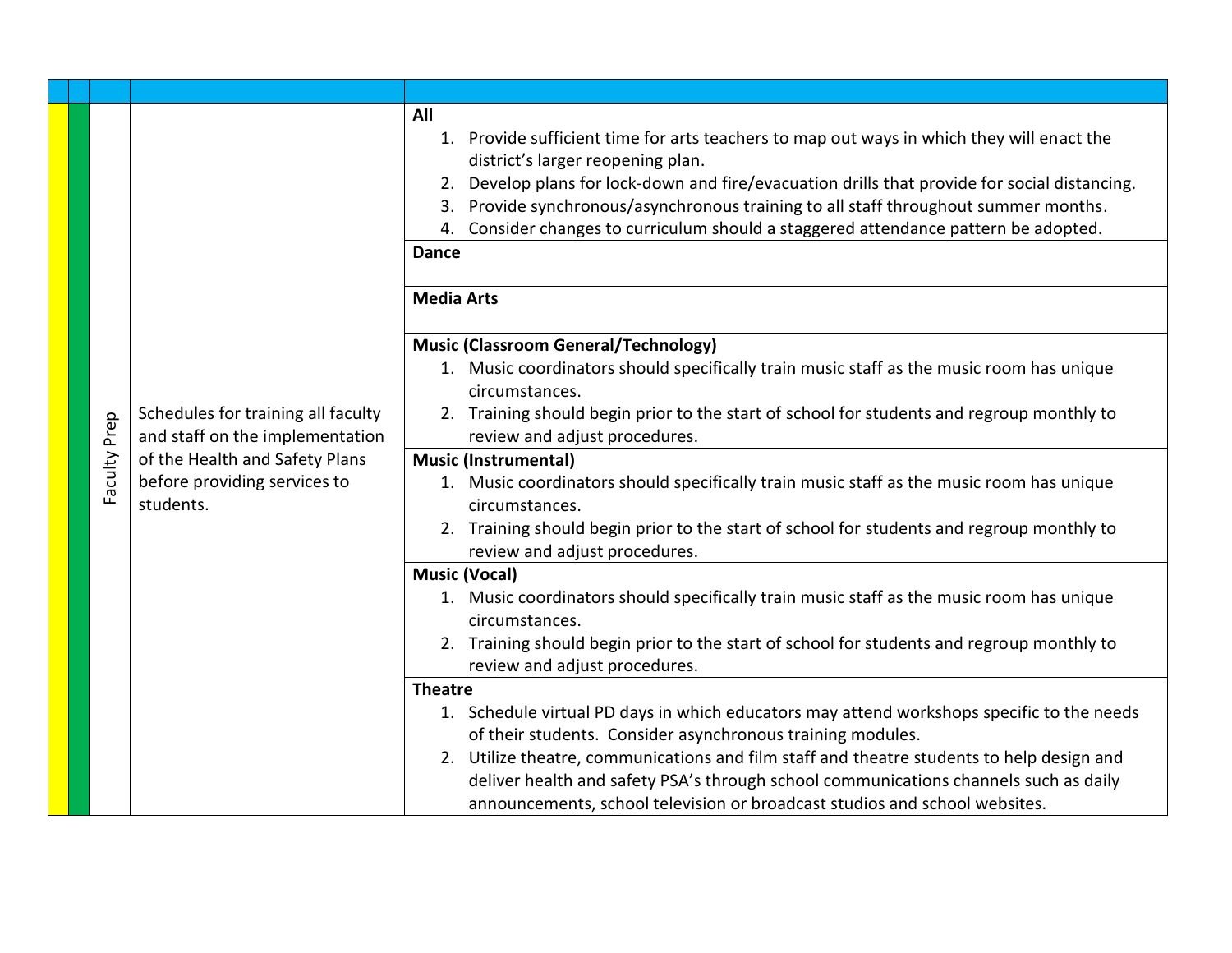|  | <b>Visual Art</b>                                                                         |
|--|-------------------------------------------------------------------------------------------|
|  | 1. Art coordinators should specifically train art staff as the art room has unique        |
|  | circumstances.                                                                            |
|  | 2. Training should begin prior to the start of school for students and regroup monthly to |
|  | review and adjust procedures.                                                             |

| Volunteers<br>$\infty$<br>Visitors | Processes for identifying and<br>restricting non-essential visitors<br>and volunteers. | All<br>1. Only necessary personnel will be permitted; this includes student teachers and parents<br>with assigned roles.<br>2. Have a list of necessary visitors, those not on the list are not granted access.<br>Volunteers must meet mandated safety guidelines (mask, gloves for technology or<br>3.<br>antibacterial products for safe use of shared technology between class periods, etc.).<br>Parents will pick up students outside.<br>4.<br>Protocols for audiences attending performances while social distancing will need to be<br>5.<br>developed if in person performances/exhibits are permitted. This will include identifying<br>the backstage routes and staging areas for the performers.<br><b>Dance</b> |
|------------------------------------|----------------------------------------------------------------------------------------|-------------------------------------------------------------------------------------------------------------------------------------------------------------------------------------------------------------------------------------------------------------------------------------------------------------------------------------------------------------------------------------------------------------------------------------------------------------------------------------------------------------------------------------------------------------------------------------------------------------------------------------------------------------------------------------------------------------------------------|
|                                    |                                                                                        | <b>Media Arts</b><br><b>Music (Classroom General/Technology)</b><br><b>Music (Instrumental)</b><br><b>Music (Vocal)</b><br>Only necessary personnel will be permitted; this includes student teachers and parents<br>2. with assigned roles.                                                                                                                                                                                                                                                                                                                                                                                                                                                                                  |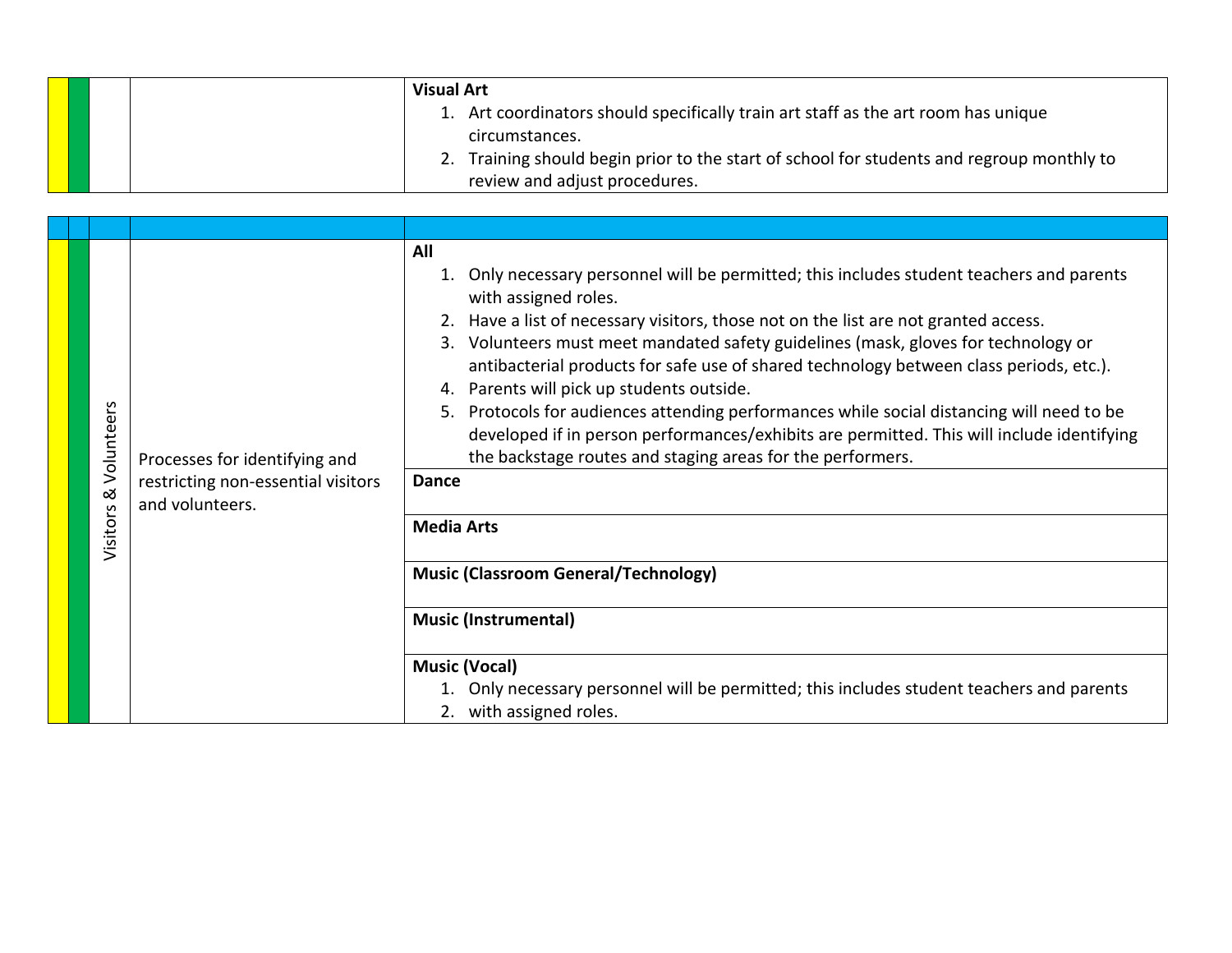| <b>Theatre</b>                                                                                  |
|-------------------------------------------------------------------------------------------------|
| 1. Require volunteers—parents, ushers, box office staff, etc.-- to follow the same safety       |
| guidelines as all other school personnel.                                                       |
| 2. Follow school and district procedures. This may require training of additional personnel to  |
| help monitor, especially outside of school hours.                                               |
| 3. Require all students/patrons to                                                              |
| a. undergo temperature checks before entering the theatre.                                      |
| b. wear masks throughout the performances.                                                      |
| c. follow a pre-marked pathway of entrance in and out of the theatre.                           |
| Eliminate concession sales.<br>4 <sup>1</sup>                                                   |
| 5. Advise students and/or audience members to limit clustering in groups before the             |
| production begins, during intermission, and afterwards.                                         |
| 6. Non-essential visitors can be prohibited by limiting rehearsals, classes and production      |
| activities to only the students, staff and pre-screened volunteers.                             |
| <b>Visual Art</b>                                                                               |
| 1. Non-essential visitors should avoid participation in the art room or art related activities. |
| Art helpers and parent volunteers should not take place at this stage. This includes            |
| volunteers that assist with art displays in hallways as well as the classroom.                  |

| Transportation | Protocols for adjusting<br>transportation schedules and<br>practices to create social distance<br>between students. | All<br>1. Eliminate need for non-essential bussing.<br>a. Suspend field trips<br>b. Have students participate in on-campus events only.<br>2. Split students into A/B groups thus having a 50% capacity for both busing and cafeteria.<br>Develop bus transportation groups by household and bus route.<br>3.<br>Limit number of students on buses.<br>Utilize parents driving students to off-campus events (secure appropriate permissions).<br>Dance<br><b>Media Arts</b><br><b>Music (Classroom General/Technology)</b> |
|----------------|---------------------------------------------------------------------------------------------------------------------|-----------------------------------------------------------------------------------------------------------------------------------------------------------------------------------------------------------------------------------------------------------------------------------------------------------------------------------------------------------------------------------------------------------------------------------------------------------------------------------------------------------------------------|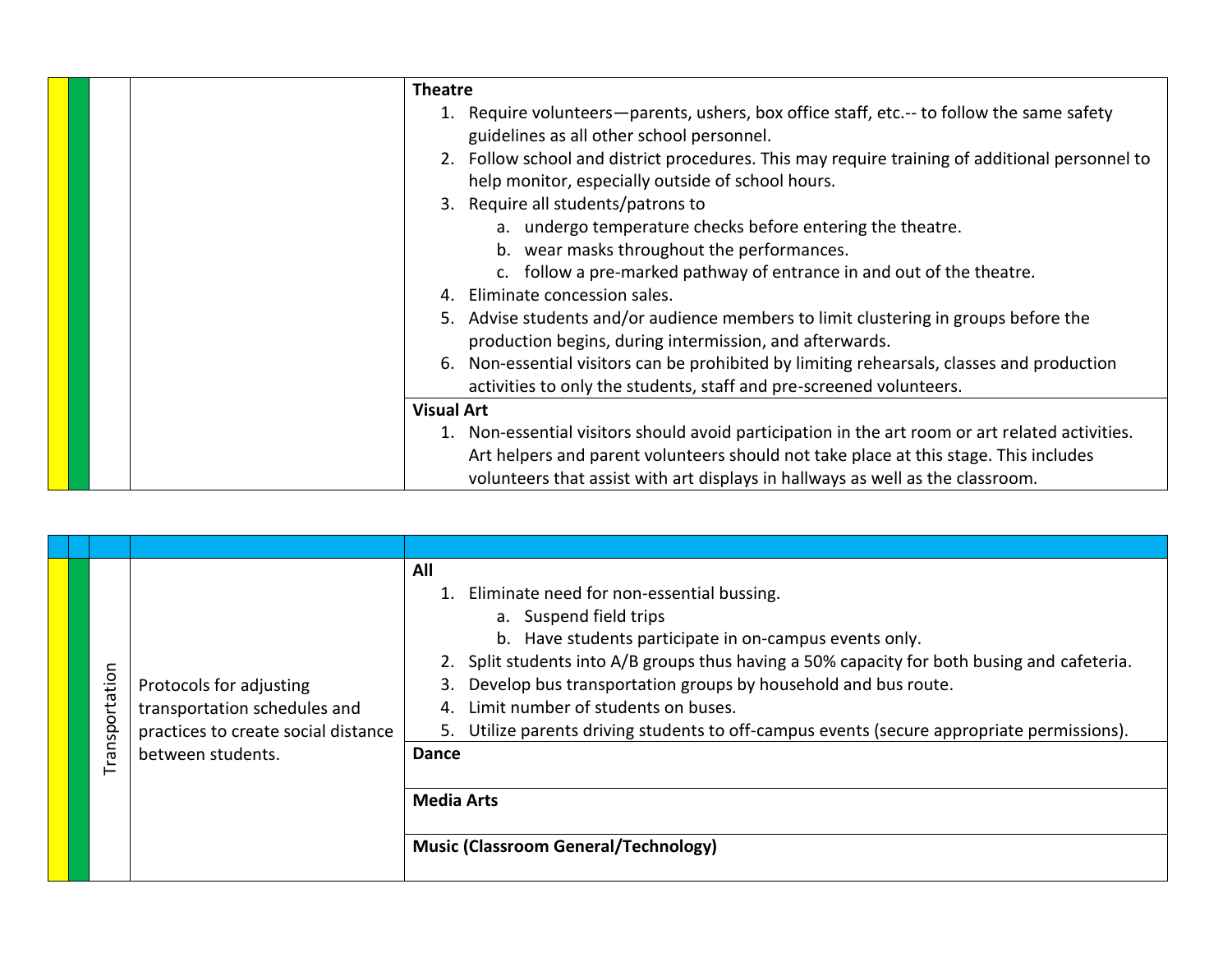| <b>Music (Instrumental)</b><br>1. Limit number of students on buses.<br>2. Utilize parents driving students to off-campus events (secure appropriate permissions).<br><b>Music (Vocal)</b>                                                                                                                                                     |
|------------------------------------------------------------------------------------------------------------------------------------------------------------------------------------------------------------------------------------------------------------------------------------------------------------------------------------------------|
| <b>Theatre</b><br>1. School districts should include theatre teachers in the planning process for transportation<br>needs so that rehearsal times can be staggered around school wide transportation<br>schedules.<br>2. Theatre teachers can involve parents in the planning of rehearsal schedules to minimize<br>any need for shared rides. |
| <b>Visual Art</b><br>1. Avoid field trip transportation by providing virtual art tours.                                                                                                                                                                                                                                                        |